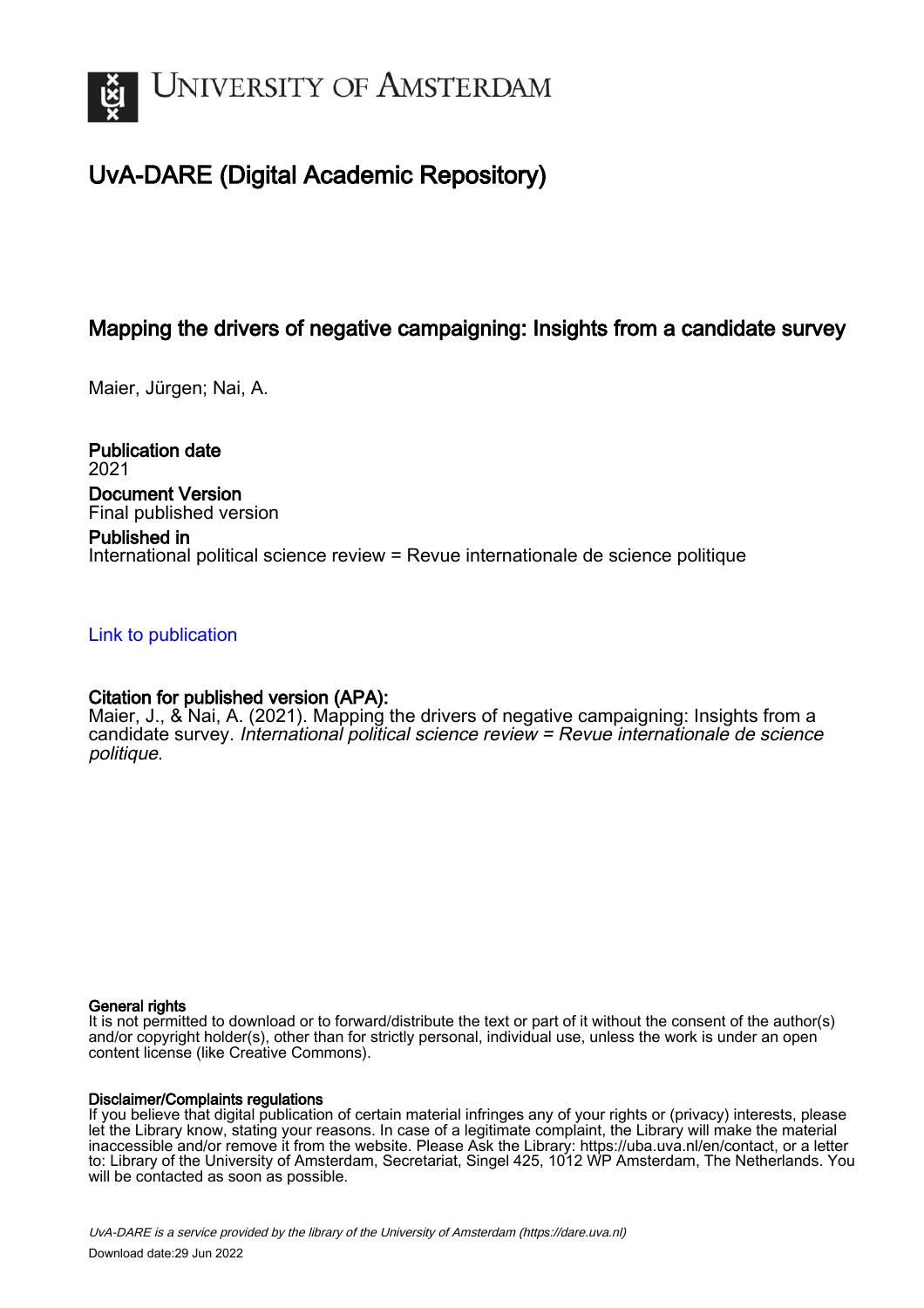*Original Research Article*



# **Mapping the drivers of negative campaigning: Insights from a candidate survey**

International Political Science Review  $1 - 17$ © The Author(s) 2021  $\overline{(\mathfrak{S} - \mathfrak{S})}$ 

DOI: 10.1177/0192512121994512 Article reuse guidelines: [sagepub.com/journals-permissions](https://uk.sagepub.com/en-gb/journals-permissions) [journals.sagepub.com/home/ips](https://journals.sagepub.com/home/ips)



## **Jürgen Maier**

University of Koblenz-Landau, Germany

## **Alessandro Nai**

University of Amsterdam, The Netherlands

#### **Abstract**

Which candidates are more likely to go negative, and under which conditions? We analyze self-reported survey data from candidates having run in the 2017 German federal election for the main parties. More specifically, we test a comprehensive set of factors supposed to drive the use of (a) negative campaigning in general, (b) policy attacks, and (c) character attacks. Our results show that for all three versions of negative campaigning the political profile of candidates is most important, followed by personality traits, perceived campaign dynamics, social profile, and available campaign resources. Within these categories, five factors are important across the board: members of the governing parties are less likely to attack, 'extreme ideology' of the candidate fuels the use of attack politics, candidates who believe that the media can persuade voters attack more often, disagreeable candidates tend to go negative, and male candidates are more likely to attack than females.

#### **Keywords**

Negative campaigning, policy attacks, character attacks, candidate behavior, candidate survey, Germany, micro-level factors, context factors

## **Introduction**

In election campaigns, parties and candidates seek to persuade citizens to vote for them instead of voting for their political opponents. In order to convince voters, however, it is not only the content of the political offer that counts—that is, policy proposals, legislative records, and programmatic agendas— but also how that content is packaged. Research has paid great attention to the 'negative packaging' of content—that is, negative campaigning. The reasons for this are at least twofold.

**Corresponding author:** Jürgen Maier, Department of Political Science, University of Koblenz-Landau, Kaufhausgasse 9, Landau in der Pfalz 76829, Germany. Email: [maierj@uni-landau.de](mailto:maierj@uni-landau.de)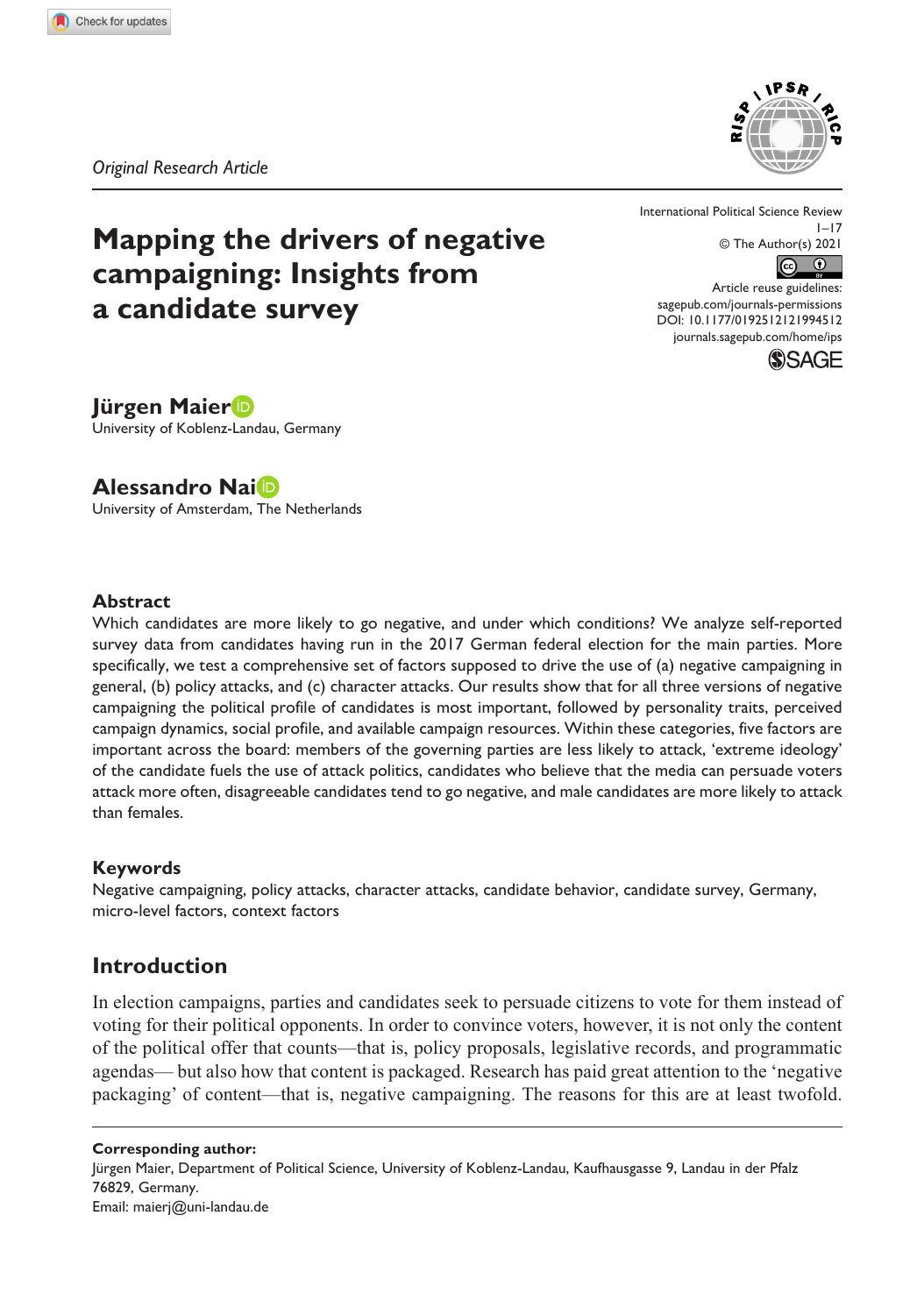First, some scholars claim that negative campaigning has been increasing over time. This is particularly true for the United States (Fowler et al., 2016: 53; Geer, 2012); however, the situation for Europe is less clear-cut (Walter, 2014). Second, negative campaigning can potentially have 'corrosive' effects on democracy—for example, demobilizing voters and increasing political cynicism (Ansolabehere and Iyengar, 1995; Cappella and Jamieson, 1997). Due to the significance of negative campaigning, it is not only important to understand the impact of attacks, but also who uses them and when.

The existing literature on the drivers of negative campaigning faces, in our opinion, four main limitations. First, most of the available research tends to focus on a limited set of factors while ignoring other potential drivers of negativity, and analyses considering the full set of micro-level drivers—such as aspects of a candidate's social profile, their political profile, and personality traits—are rare (but see Nai et al., 2019). From a theoretical standpoint, this can potentially lead to underdeveloped accounts of what drives candidates to go negative; models might be underspecified and therefore might not provide a robust assessment of the dependent variable in focus. To be sure, we are not claiming that existing studies voluntarily ignored important determinants; we are well aware of the difficulty of measuring characteristics of competing candidates, such as their personality profile. In contrast to most existing studies, we provide in this article what we believe is the most comprehensive assessment of how the candidates' profile (and the environment they are embedded in) affect their use of negativity during an election campaign.

Second, most existing research usually analyzes the use of negative campaigning in general. However, attacks can have different *foci* (see Benoit, 2007: 44; Hopmann et al., 2018): On the one hand, criticism of the political opponent can deal with issues and policy positions. On the other hand, attacks can focus on the opponents' character and persona. To the best of our knowledge, this distinction has rarely been of any relevance yet for the analysis of the drivers of negative campaigning.

Third, and from a methodological standpoint, most of existing research on the drivers of negative campaigning is based on content analyses of campaign material, such as ads (Fowler et al., 2016), speeches (Benoit, 2007), televised debates (Maier and Jansen, 2017), or press releases (Dolezal et al., 2017). However, this methodological approach comes with some limitations. First, candidates' attitudes, personalities, and perceptions of the race cannot be as easily captured. Second, some scholars argue that scientists' definitions of what should be considered as negative campaign communication does not necessarily match the understanding of other actors in the political game (e.g. Lipsitz and Geer, 2017). A more recent strand of research has used judgments from external observers—for example, voters (Donovan et al., 2016) or expert ratings from journalists (Patterson and Shea, 2004), political consultants (Swint, 1998), election agents (Walter and van der Eijk, 2019), and scholars (Nai, 2018a)—to measure the presence of attacks. Although this approach has important strengths—for example, allowing large-scale comparative research it also has its downsides; for example, the extent to which expert ratings reflect 'true' values needs careful consideration.

Fourth, most studies in this field focus on the United States, and very little is still known about the drivers of negative campaigning in other countries (for non-US or comparative research see, for example, Elmelund-Praestekaer, 2010; Maier and Jansen, 2017; Nai 2018a; Walter et al., 2014). Unfortunately, trends found for the US case cannot simply be automatically transposed to other contexts, as the situation with respect to politics, society, and the media is, of course, usually very different.

Our article stems directly from the existence of these four limitations. Unlike all other studies we know of, we rely on information collected directly from those who are responsible for 'going negative': the candidates themselves. Hence, we are expanding the available data sources for the study of the use of negative campaigning. Although running interviews with candidates to get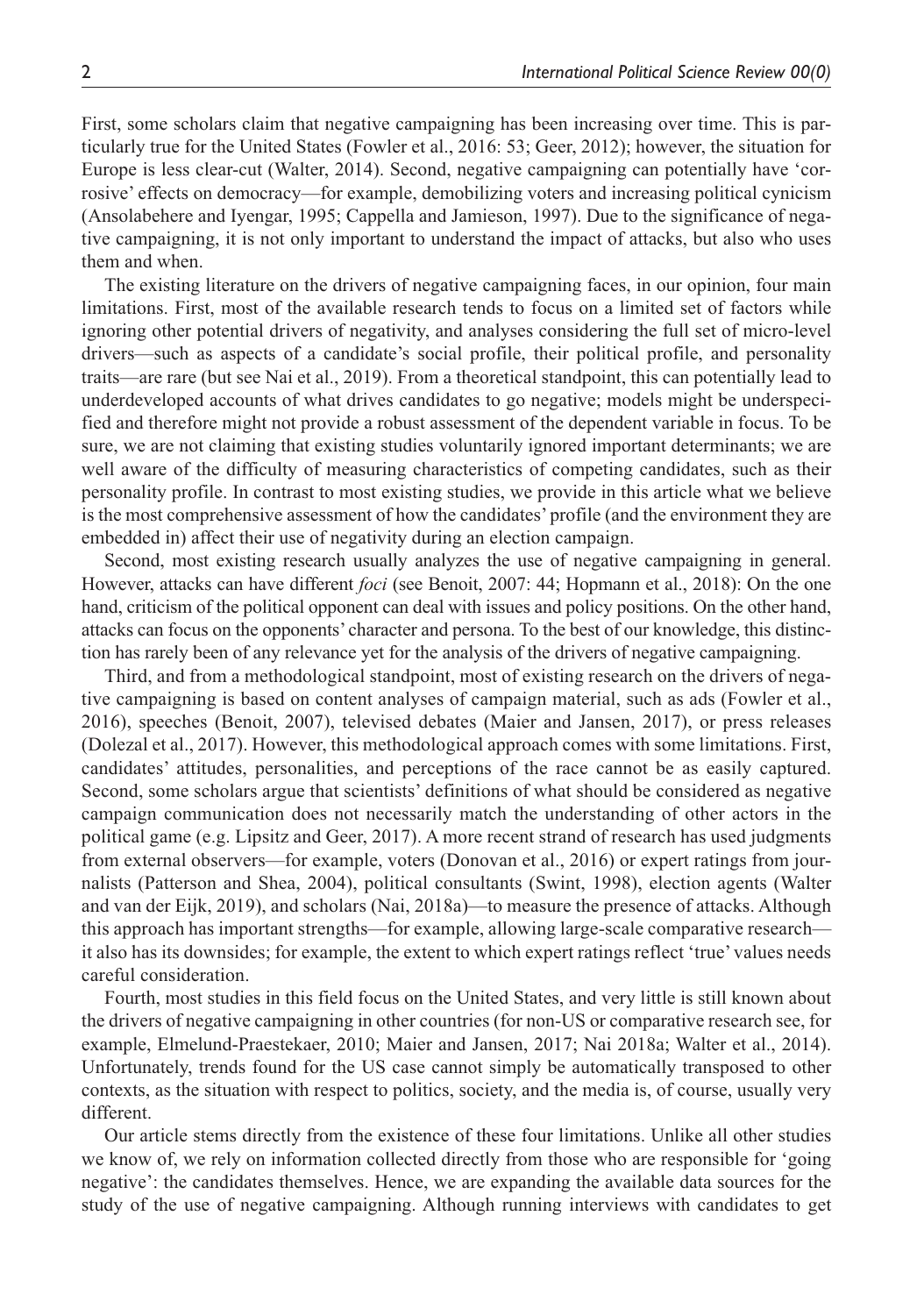information about their campaigns is not new (see Herrnson, 1992), to the best of our knowledge this technique has never been used to understand the reasons leading to the use of negative campaigning. Via survey data covering more than 800 candidates of the most important parties competing in the 2017 German federal election, we explore to what extent their profiles drive their communication strategies, distinguishing between general attack behavior, policy attacks, and character attacks. The comprehensive dataset allows us to consider a large palette of variables considered as potential drivers of negativity in the literature, including information on the social and political profiles of candidates, self-assessments of personality traits, perceptions of the race, the impact of media on voting behavior, and the perceived profile of their electoral base. In particular, the use of self-reports gives us the opportunity to better understand how candidates themselves perceive the campaign and the conditions under which their perceptions lead to attacks against their political rivals (and the nature of such attacks). By simultaneously analyzing the major 'pushes' and 'pulls' of negative campaigning, our aim is, first and foremost, to comprehensively map the drivers of negative campaigning, bypassing important problems of other research designs in the field. By analyzing the German case the article contributes to a broader understanding of the dynamics of negative campaigning, towards a universal understanding of a phenomenon that is, still, mostly studied within the American case.

#### **When do candidates go negative?**

Scholars tend to agree that political actors decide to go negative on their rivals based on strategic that is, rational—considerations, balancing expected benefits and potential costs associated with attack messages (Lau and Pomper, 2004). On the benefits side, competitors go negative to diminish positive feelings for their rivals, thus directly or indirectly increasing the favorability of their standing (Pinkleton, 1997). On the costs side, attack messages can backfire against the sender and depress their favorability in the eyes of the voters (Roese and Sande, 1993). The tradeoff between the costs and benefits of attack messages is not universally set, and various factors intervene to set up incentives in one direction or the other. Research on the use of negative campaigning has identified two broader sets of factors explaining when candidates opt to go negative: First, factors located on the micro level (i.e. characteristics of the attacker itself), and second, context factors (i.e. the constraints under which candidates compete).

#### *Micro-level factors*

Micro-level factors can be further divided into three subcategories: political profile, personality, and social profile.

*Political profile.* Among the most robust findings in the literature is that challengers go significantly more negative than incumbents (e.g. Benoit, 2007; Nai, 2018a; Valli and Nai, 2020). The reasons for this are manifold: Incumbents can refer to their political record, making it much easier for them to run positive campaigns highlighting the achievements of their term (Walter and Nai, 2015). Challengers usually do not have a record to showcase. They therefore have to compensate their lower media visibility by providing negative information—in line with theories of media logic (e.g. Kaid and Holtz-Bacha, 2006). In addition, challengers do not have an office to lose and thus are willing to take more risks and accept potential backlash effects stemming from the generally low popularity of negative campaigning among voters (Garramone, 1984).

Some studies indicate that party affiliation and ideology matter in the decision to go negative (Lau and Pomper, 2004; Nai, 2018a), even if ideological effects have been shown to be much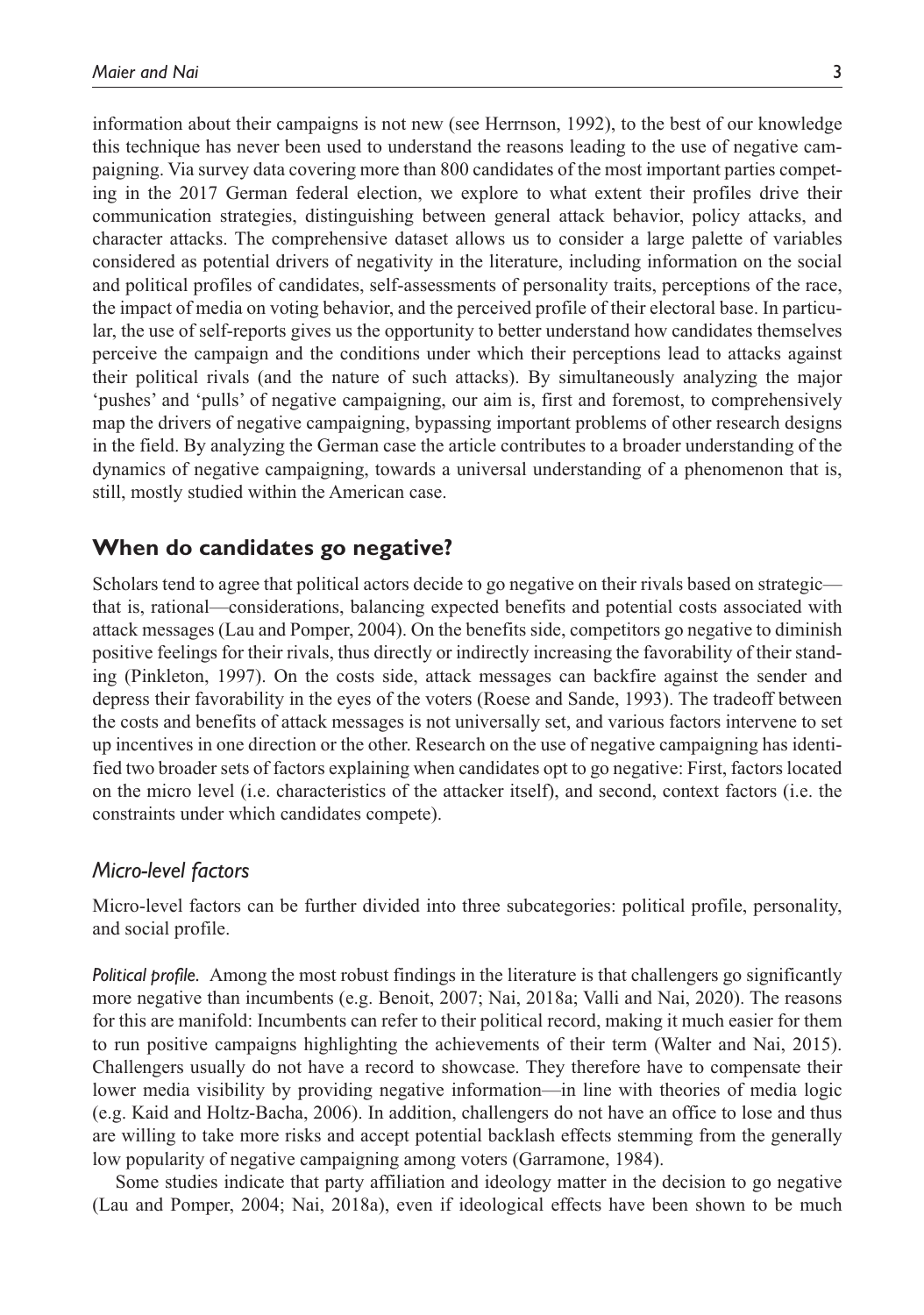smaller in the European context (Scammell and Langer, 2006). More consistently, research in multiparty contexts indicates that more ideologically extreme candidates from both the left and right attack more often than politically moderate actors (Elmelund-Præstekær, 2010; Nai and Sciarini, 2018). The rationale here is twofold: First, political extremism is associated, almost by definition, with a more uncompromising political style and unwillingness towards consensus and cooperation, often coupled with harsher and more fear-ridden campaigns (Nai, 2018b); these elements might provide an electoral advantage (Rabinowitz and Macdonald, 1989) and tend to increase media visibility (Maier and Nai, 2020). Second, extreme actors are usually less likely to be considered for future coalition building; hence, during campaigns they do not have to demonstrate that they are a congenial or compliant partner (Nai and Walter, 2015). Research using other indicators of an actor's coalition potential (e.g. size of party, government experience) supports this general idea (Walter et al., 2014).

Beyond ideology, per se, a (mis)alignment between the candidate's ideology and the position of their party can be a factor affecting the use of negativity. We expect political 'mavericks'—candidates that are not in line with the ideological position of their party—to be more likely to attack their opponents in order to reinforce their image and prove their independence (Tavits, 2009). In contrast, stark ideological differences between a candidate and (his) voters should depress negative campaigning. As voters do not like candidates that are too far removed from their ideological position (Ditto and Mastronarde, 2009), these candidates face the risk of being considered as 'black sheep' that 'betray' their ingroup (Marques et al., 1988). Thus, they have incentives to try to avoid further disagreement with their supporters.

*Personality traits.* Recent research indicates that negativity is linked to candidates' personality (Nai and Maier, 2020), in line with the renewed importance of individual differences for political attitudes and behaviors, including for political candidates (Scott and Medeiros, 2020). Personality that is, 'who we are as individuals' (Mondak, 2010: 2)—has been shown to be relatively stable over the lifetime and most likely exogenous from political attitudes and ideological profile. Among the multiple competing classifications of personality in the literature the Big Five Inventory (BFI) is one of the most authoritative, particularly for the analysis of political behavior (Gerber et al., 2011). The BFI describes five personality traits: extraversion (sociability, energy, charisma), agreeableness (cooperative and pleasant social attitudes, conflict avoidance and tolerance), conscientiousness (discipline, responsibility and dependability), neuroticism (low emotional stability, low detachment, high emotional distress and anxiety), and openness (curiosity, a proclivity to make new experiences). In particular, research has demonstrated that high agreeableness decreases the likelihood for candidates to be verbally aggressive (de Vries et al., 2013) and to attack their opponents (Nai, 2019). Agreeable individuals tend to engage in pro-social activities and communal social interactions, and display a marked preference for conflict avoidance (Jensen-Campbell et al., 2003). Populist politicians represent perhaps the most indicative example of the reversed effect, as they simultaneously score quite low on agreeableness but frequently rely on character attacks and fear appeals (Nai, 2018b; Nai and Martínez i Coma, 2019; Nai et al., 2019). We might also expect candidates scoring low on emotional stability to be more likely to go negative on their rivals; neuroticism (i.e. low emotional stability) is often associated with edginess and anxiety, and neurotics have been shown to report higher scores of impulsiveness and premeditated aggressiveness (Stanford et al., 2003). Finally, because of its association with social boldness and impulsivity (Bono and Judge, 2004), extraversion could be expected to be associated with a greater use of attacks.

*Social profile.* Most research on the relationship between candidates' social characteristics and negative campaigning focusses on the impact of gender, albeit with very mixed results (for a summary see Maier, 2015). Whereas some studies show that females attack less than males, other research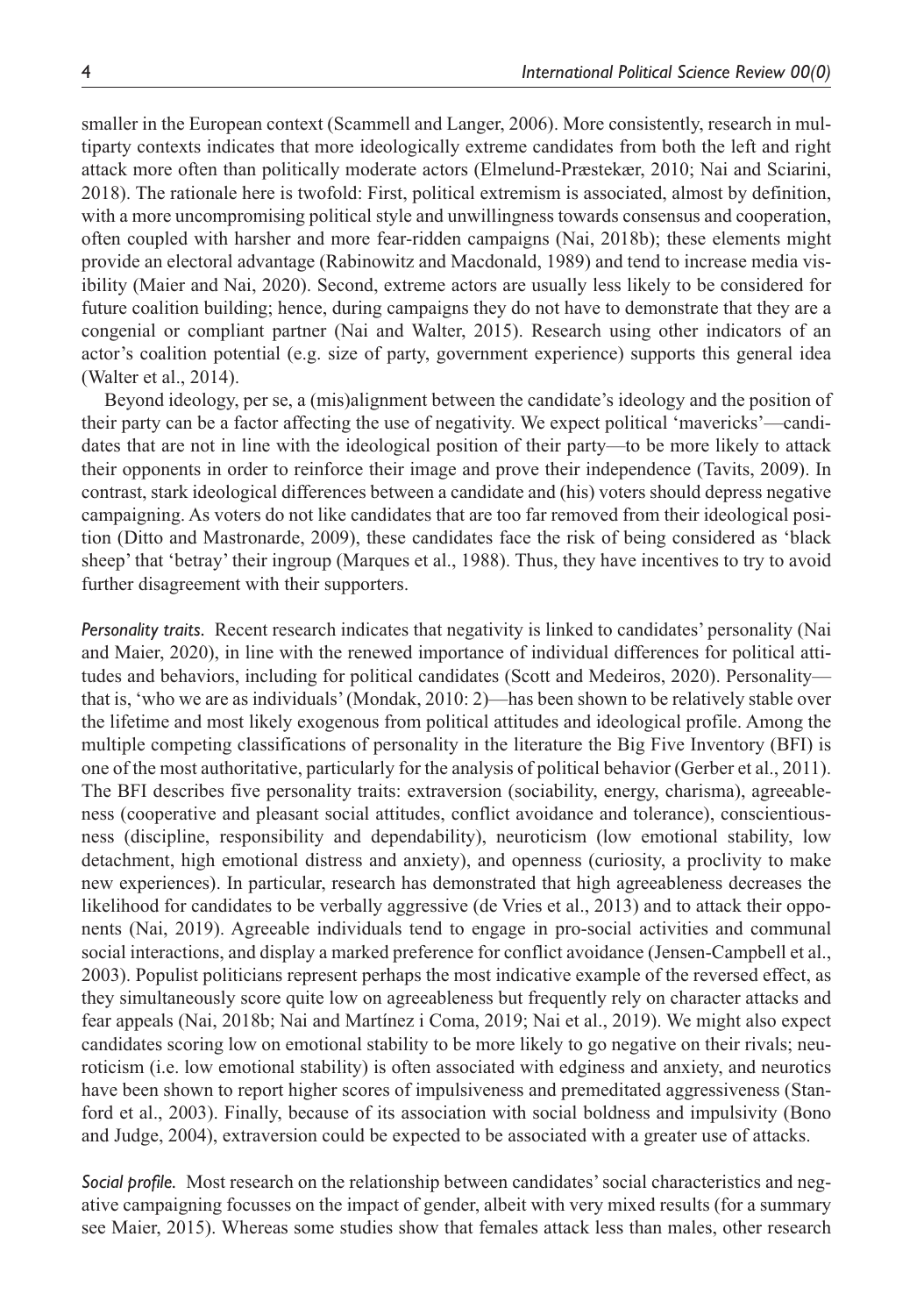comes to the opposite conclusion. What speaks in favor of the former trend is that female candidates can be assumed to face pressure from gender-specific expectations, derived from gender stereotypes (Eagly et al., 2000) that see women as, for example, passive, gentle, or moral (Banducci et al., 2012). These gendered societal pressures should also play a role for female politicians within the context of campaign communication (Dinzes et al., 1994). However, the finding that women attack their political opponents (at least) as hard as male politicians seems also plausible as a certain level of aggressiveness and assertiveness is a prerequisite for successful politicians (see Walter, 2013). In addition, research has demonstrated that members of ethnic minorities less often go negative (Krebs and Holian, 2007). The explanation here is that minorities candidates want to avoid threatening images in order to gain access to voters beyond their own ethnic group. Therefore, we expect candidates having a migration background to campaign less negative than candidates without migration background.

Finally, a case can be made that religious denomination and—even more importantly—religiosity is correlated with negative campaigning. Broadly speaking, religious beliefs provide for those who believe a 'moral compass' guiding behavior (Smith, 2003). Although, the relation between religiosity and prosocial behavior is complex and depends on a number of factors, such as individual attitudes and values, situations, and the type of behavior (for a summary, see Hardy and Carlo, 2005), most empirical studies find that religiosity is positively correlated with (public) prosocial behavior (see Shariff et al., 2016), including altruism, empathy, and kindness (Hardy and Carlo, 2005). This leads us to expect that religiosity is inversely related to the use of attack messages.

### *Context factors*

Recent research has identified several contextual dimensions that are likely to influence the use of negative campaigning strategies by competing actors. We discuss below the expected role of the 'immediate' context, and focus on factors related to the structure of the race and the role of the media for voter persuasion, on the one hand, and the candidate's opportunities in terms of the resources they can spent on the campaign, on the other.

*Campaign dynamics.* A quite robust finding in negative campaigning research is that attacks are more likely during close races (Fowler et al., 2016). Close races up the ante and make the issues at stake more salient. At the candidate level, there is evidence that candidates trailing in the polls attack more often as they no longer have much to lose anyway (Maier and Jansen, 2017; Nai and Sciarini, 2018). Regardless of the nature and competitiveness of the race, attracting the attention of the media is one of the main tasks of every campaign in order to connect with voters. Negative messages can be very useful here as they directly speak to the logic of modern mass media (Geer, 2012). A recent analysis supported the expectation that negative campaign communication is associated with a higher media coverage (Maier and Nai, 2020). Especially, those candidates who have difficulties attracting media attention should therefore be particularly tempted to go negative, but the incentive should exist across the board.

Some research suggests that campaigns have become increasingly personalized—that is, focusing on candidates instead on parties or on issues (De Winter et al., 2018; for an overview, see Adam and Maier, 2010). Furthermore, in personalized campaigns party and candidate strategy tend to be decoupled (Brettschneider, 2008). We expect that candidates who run personalized campaigns are less likely to attack their opponent(s). In the spotlight there is less place to hide in case of backlash effects. Indeed, empirical evidence suggests that negativity is substantially higher in 'anonymous' campaign messages (Nai and Sciarini, 2018).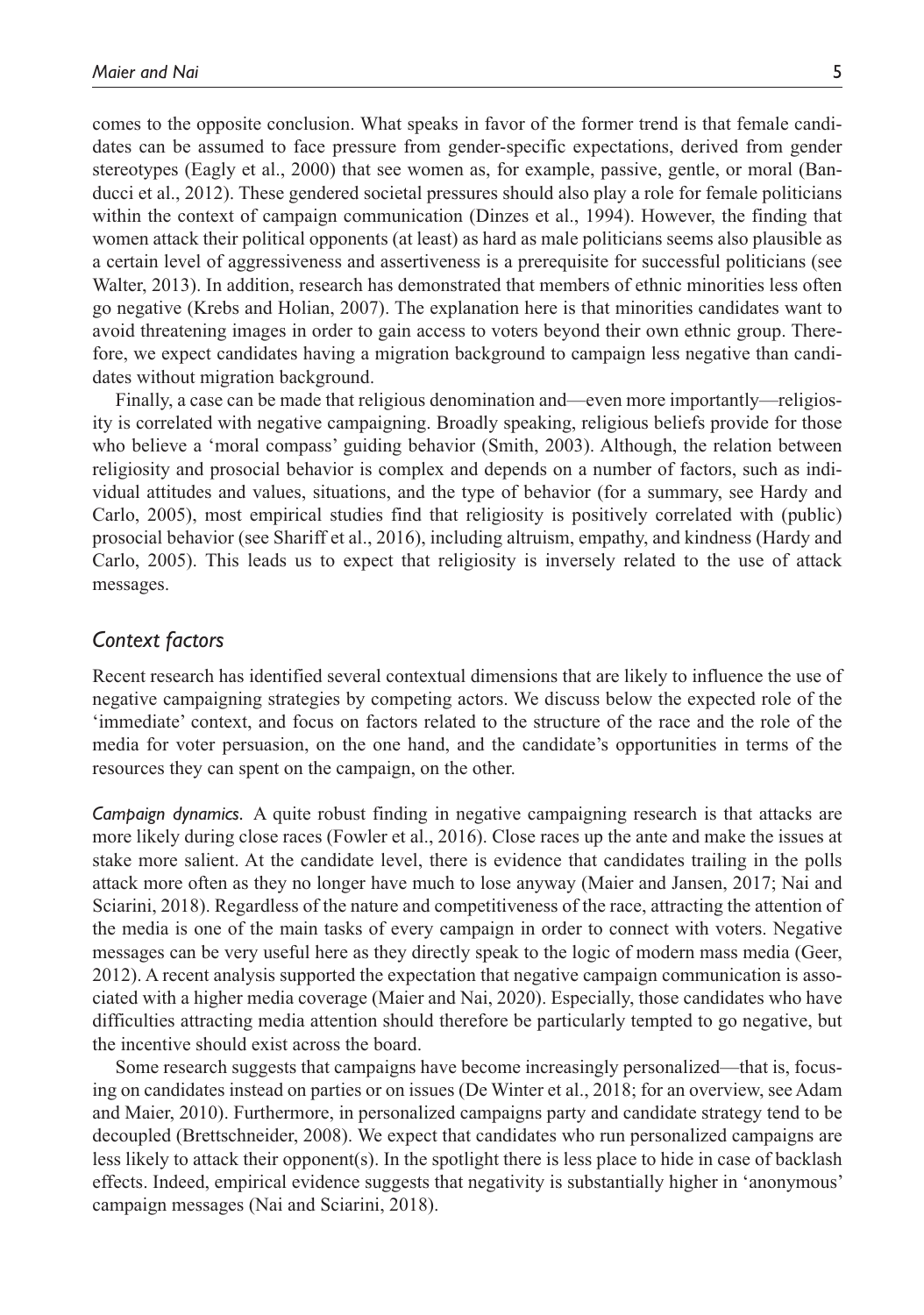*Campaign resources.* US research indicates that candidates with fewer resources tend to go more negative as they 'need to get "more bang for the buck''' (Lau and Pomper, 2004: 32). Evidence for this relationship outside the United States is virtually inexistent, however; probably also because often in Europe, parties usually take over the candidates' financing of the election campaign. Nevertheless, we support the rationale that negativity can be a cheap way to attract public attention, and thus it is more likely that candidates opt for attacks when the campaign resources (e.g., the available time, money, or staff) at their disposal are small.

Furthermore, scattered evidence, mostly from the US, seems to indicate that election campaigns supported by a professional apparatus are more likely to use attacks against their rivals as campaign consultants and that spin doctors are particularly likely to believe that negative campaigning strategies work (e.g. Grossmann, 2009). However, although empirical evidence is largely lacking, the US might be an extreme case in this respect. For instance, the popular narrative for Germany is that the level of negative campaigning is particularly low because the German voter very much dislikes attacks (Rauh, 2016: 23). In this sense, because it can be assumed that negativity is a particularly risky strategy within the German case, we expect the opposite effect: candidates who have access to professional campaign managers and consultants should be more likely to receive the advice to steer away from attack politics.

Table 1 presents an overview of the expected effects.

## **Data and methods**

This article analyses candidates' campaign behavior in the 2017 German federal election. For Germany, this election was unusual in several respects. First, voters were asked to assess the performance of a 'grand coalition' between the two largest German parties, the Christian Democrats (CDU/CSU) and the Social Democrats (SPD). This coalition was the result of a difficult political constellation, an arrangement that none of the involved parties were looking for. As a result, none of the coalition partners were eager to promote a similar solution arising out of the 2017 election campaign. Second, the election saw the rise on the national stage of the Alternative for Germany (AfD), a party that had previously been mostly successful in second order elections. As with populists in other countries, the AfD has shaken up the political establishment considerably. Third, the election campaign was dominated by the controversial and emotional issue of Germany's refugee intake. Chancellor Angela Merkel in particular was under massive pressure, having decided to open the borders to refugees from the Middle East for humanitarian reasons, which caused a system overload in the eyes of many citizens and politicians. Whereas the resulting dissatisfaction was a burden on the governing parties (compared to 2013 they lost 13.8% of their votes), the AfD was able to benefit from it and emerged as the strongest opposition party in the election.

#### *Data*

Our analyses are based on a post-election survey of candidates competing at the 2017 German federal election. The survey is part of the German Longitudinal Election Study (GLES).<sup>1</sup> All candidates running for the most important parties, that is the CDU/CSU, the SPD, the Green Party (Bündnis 90/Die Grünen), the Socialist Party (Die Linke), the Liberal Party (FDP), and the AfD, were asked to fill out a questionnaire (online or offline). From the initially 2516 contacted candidates 803 participated in the study. 14.6% of the participating candidates ran for CDU/CSU, 18.7% for the SPD, 20.7% for Bündnis 90/Die Grünen, 16.3% for Die Linke, 16.4% for the FDP and 13.3% for the AfD.<sup>2</sup> For our analyses we used a weighting factor included in the dataset which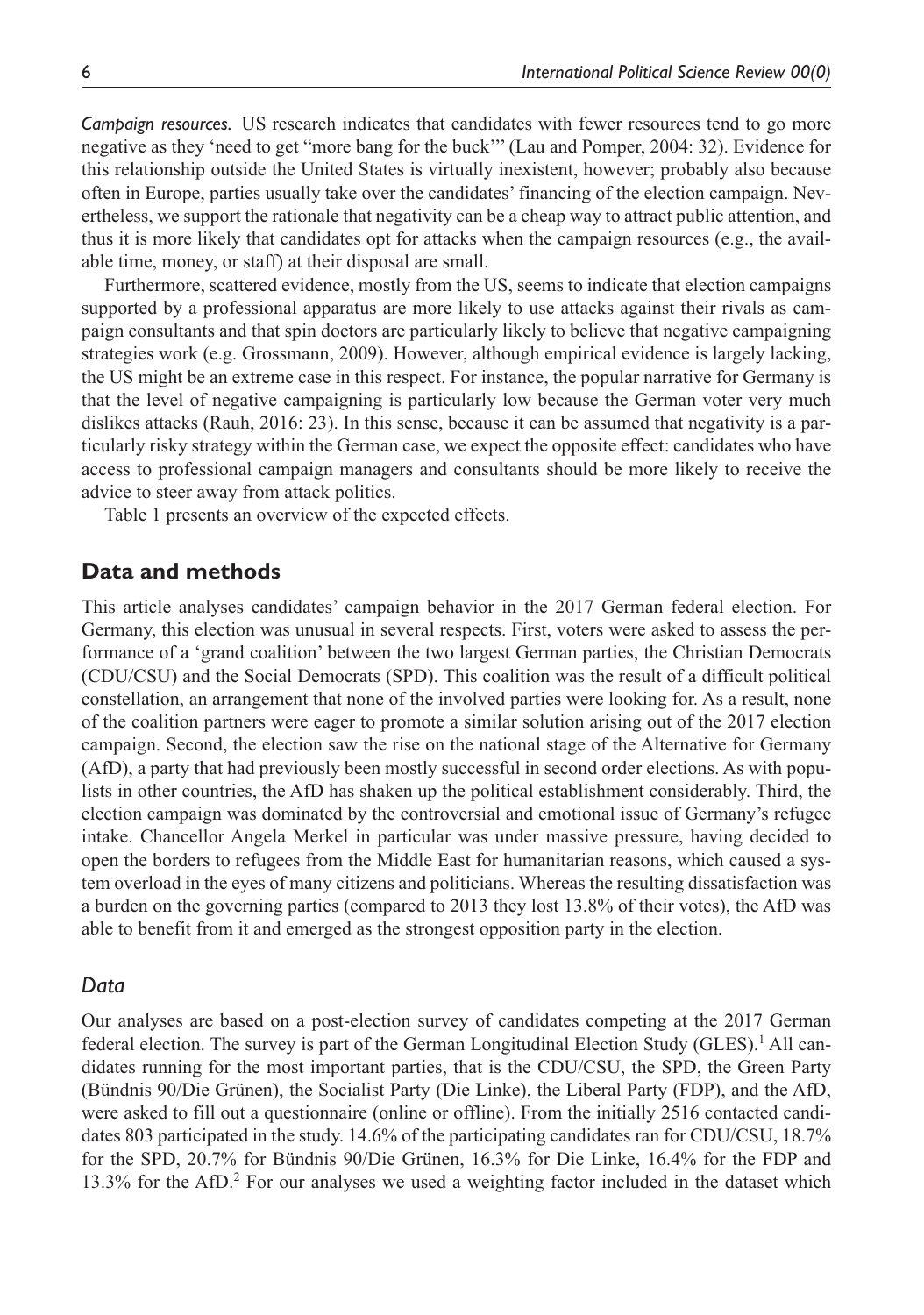| Variable                                           | Expected effect                                                        |
|----------------------------------------------------|------------------------------------------------------------------------|
| Political profile                                  |                                                                        |
| Incumbency                                         | Low (High) negativity for incumbents (challengers)                     |
| Ideology (left-right position)                     | Unclear effect on negativity                                           |
| Ideology (extremism)                               | Extremism increases negativity                                         |
| Ideological distance to own party                  | Ideological distance increases negativity                              |
| Ideological distance to 'own' voters               | Ideological distance decreases negativity                              |
| Personality                                        |                                                                        |
| Extraversion                                       | Extraversion increases negativity                                      |
| Agreeableness                                      | Agreeableness decreases negativity                                     |
| Conscientiousness                                  | No effect on negativity                                                |
| Neuroticism                                        | Neuroticism increases negativity                                       |
| Openness                                           | No effect on negativity                                                |
| Social profile                                     |                                                                        |
| Gender                                             | Unclear effect on negativity                                           |
| Migration background                               | Low (High) negativity for candidates with(out) migration<br>background |
| Religiosity                                        | Religiosity decreases negativity                                       |
| Campaign dynamics                                  |                                                                        |
| Perceived chance to win a seat                     | Chance to win a seat decreases negativity                              |
| Perceived closeness of the race                    | Closeness increases negativity                                         |
| Perceived difficulty to receive media<br>attention | Difficulties to receive media attention increases negativity           |
| Perceived media impact on voters                   | Perceived impact of media on voters increases negativity               |
| Personalized campaign                              | Low (High) negativity if promotion of self (party) is primary goal     |
| Campaign resources                                 |                                                                        |
| Time spent for campaign                            | Little time available increases negativity                             |
| Campaign budget                                    | Low campaign budget increases negativity                               |
| Size of campaign team                              | Small campaign team increases negativity                               |
| Professional campaign manager                      | Professional campaign manager decreases negativity                     |

**Table 1.** Expected effects of the independent variable on then use of negativity at a glance.

adjusts the characteristics of the candidates in the sample to the characteristics of all candidates contacted for age, gender, party, and type of candidacy.<sup>3</sup>

All measures of our analysis are based on candidates' self-reports or perceptions. As the data are anonymous (i.e. we do not know the names of the candidates providing us with information) we are unfortunately not able to cross-validate their answers. The fact that candidates provide us with their view of the world, we argue, can actually be more of an advantage than a liability. Research has shown early on that it is not so much reality that matters for attitudes and behavior but its perception: 'If men define situations as real, they are real in their consequences' (Thomas and Thomas, 1928: 571–572). Hence, according to the so-called Thomas theorem it should be more important to, for example, assess the perceived competitiveness of an electoral race to understand candidate behavior than to measure its factual closeness. If a candidate does not perceive a close race as such, it is unlikely that he adjusts his behavior. However, if he believes that competitiveness is high his perception might affect how he campaigns—even if his perception does not match reality. For coding and descriptive statistics of the independent variables see Table A1 in the Appendix (Supplemental Appendices are available at the following Open Science Foundation repository: osf. io/fe4zw).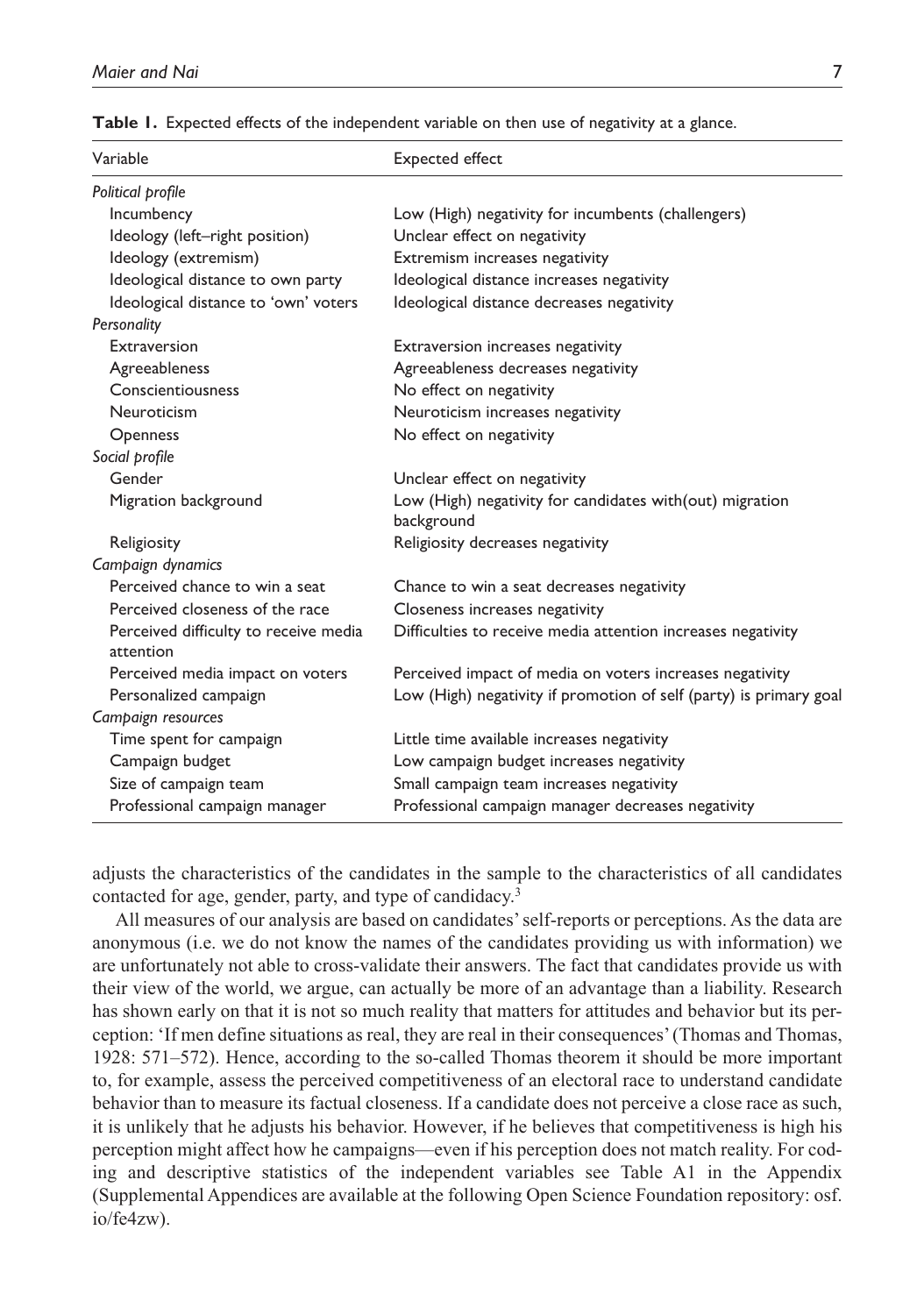#### *Dependent variables*

Candidates were asked five questions with respect to their use of negative campaigning: 'How strongly did you criticize each of the following aspects of other parties and candidates in your campaign? (1) Particular items on the platform of other parties, (2) Other parties' records during the term, (3) Issues specific to the personal campaign of other candidates, (4) Personal characteristics and circumstances of other candidates, (5) The characteristics of the top candidates of other parties.' For each item, a five-point scale from 1 ('very much') to 5 ('not at all') was provided. All items are highly positively correlated (mean  $r = .40$ ,  $SD = .12$ ,  $\text{min} = .25$ ,  $\text{max} = .64$ ).<sup>4</sup> Furthermore, a factor analysis indicates that the items belong to a single higher-order dimension (Eigenvalue  $= 2.6, 51.9\%$  variance explained). Therefore, we created an additive index reflecting the general use of negative campaigning, which serves as the dependent variable for our analyses. Additional analysis indicates that the additive index has high reliability ( $\alpha = .77$ ). For descriptive statistics, correlation matrix, and results of the factor analysis see Table B1 to B3 in Appendix. Even if empirically unidimensional, this index conceptually merges two rather different aspects of negative campaigning: the difference between policy (items 1–3) and character attacks (items 4 and 5). With this in mind, we create two additional variables, one for each of the two types of attacks. The two additive indices have acceptable levels of reliability given the low number of items they are based on ( $\alpha_{\text{policy attacks}} = .72$ ,  $\alpha_{\text{character attacks}} = .64$ ), and are of course strongly correlated  $(r = .50, p < .001)$ .

To be sure, self-reports about the use of negative campaigning might suffer from validity issues. As voters usually report that they do not like attacks (Fridkin and Kenney, 2011), candidates might have a motivation to downplay the level of negativity they have used in the campaign. In other terms, due to dynamics of social desirability it is not impossible that the self-reported level of negative campaigning in our data is lower than the negativity used in their campaigns. However, there are good arguments to believe that in the context of our study the issue is less severe. First, more than other professions, political candidates—especially when they are running for office—have strong incentives to be sincere; honesty, sincerity, and integrity are perhaps the most important image traits that voters look for in competing candidates (Holian and Prysby, 2014). Given that the candidate dataset is anonymized, we have no way to crosscheck the reported levels with external independent measures at the candidate level. We were however able to compare the self-reported level of candidates' attacks (five-item index), aggregated by party, with the use of negative campaigning of those same parties as assessed by an expert survey.<sup>5</sup> Results indicate that the correlation is extremely high, supporting our assumption ( $r = .95$ ,  $p < .01$ ; see Figure B2 in the Appendix). Second, and more importantly, we are not interested in investigating the *level* of negativity across candidates, but rather the conditions under which different candidates report different levels of campaign tone. As biased self-reports in the political realm have no major consequences for explicative models (Katosh and Traugott, 1981), we believe that, in our case, a generalized underestimation of the actual levels of negativity—if occurring—should have no implications for the tested correlations between negativity and its drivers, too.

#### *Controls*

All multivariate analyses are controlled for age and region—that is, if a candidate campaigns in Eastern or Western Germany. Furthermore, we control for the type of candidacy as the nature of electoral competition is radically different depending on whether a candidate is running for a constituency (where the majority rule applies), for a seat provided by his party's list (where proportional representation is the electoral rule), or both. Ridout and Walter (2015) have demonstrated that electoral systems are likely to matter for the use of negativity.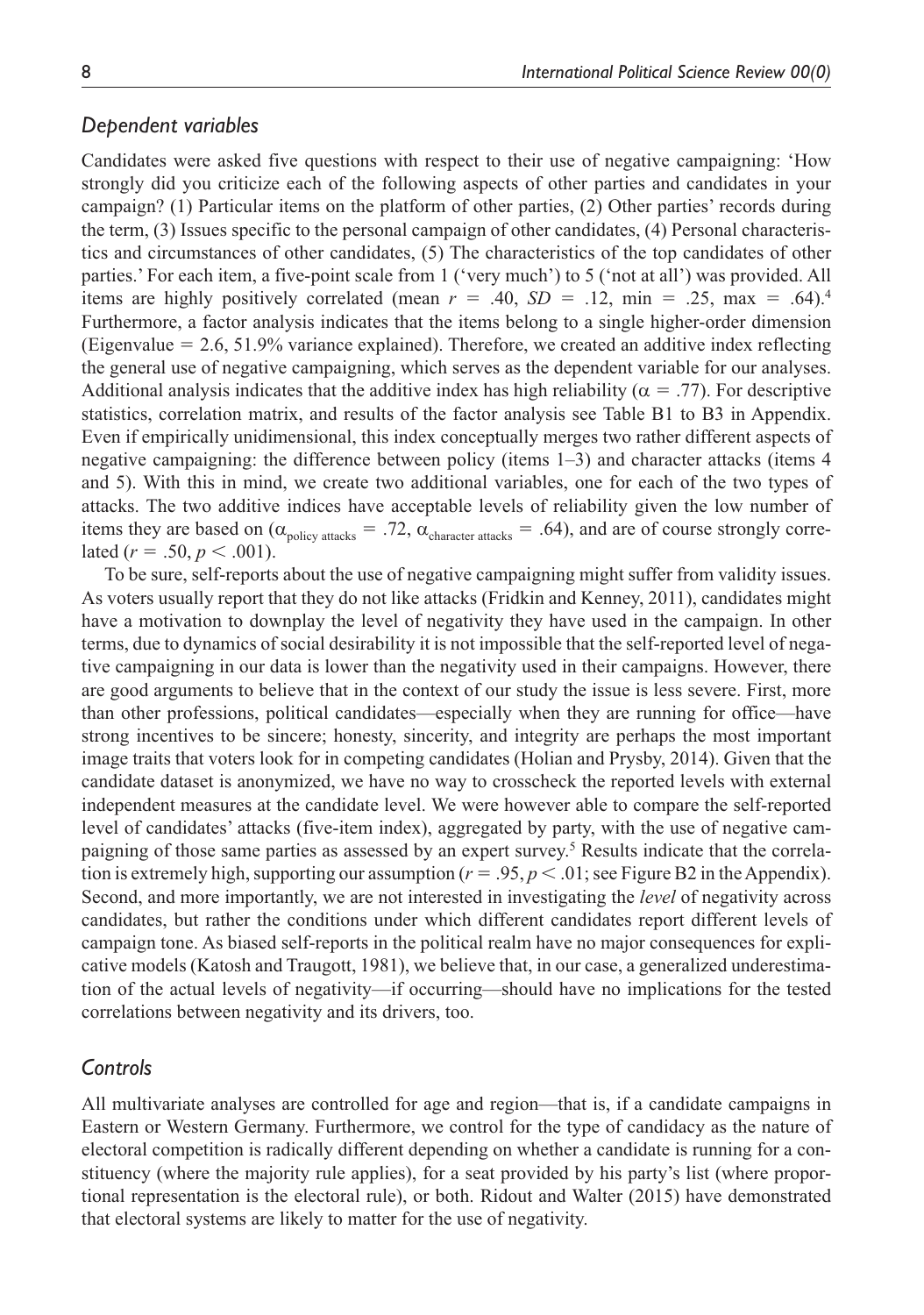#### *Analytical strategy*

In order to assess the impact of the various drivers of negative campaigning we estimate OLS regression models, using robust clustered standard errors to account for the fact that candidates are nested in states (see also Damore, 2002). In a first step, we estimate the impact of each of the five broader categories of determinants in separate models on the general use of negative campaigning. In a second step, we estimate a full model including all variables from all categories. As in this model all effects are controlled for the impact of other predictors our main interest in this study focusses on these results.<sup>6</sup> To assess the relative importance of each of the five categories in the full model, we additionally estimate the minimum variance explained by each category. Minimum  $R^2$ can be calculated when including the variables assigned to a specific category (e.g. the candidate's social profile) after all other variables are already in the model. The increment to  $R^2$  is the minimum explanatory power a set of predictors uniquely has, controlling for all other factors potentially influencing the use of negative campaigning. A subsequent *F*-test indicates whether the observed increase in  $R^2$  is statistically significant. Finally, we replicate our main analysis for the use of policy and character attacks.

### **Results**

## *General use of negative campaigning*

Candidates running for the 2017 German parliament used a moderate number of attacks (see Figure B1 in Appendix). Among all candidates, the average use of negativity is 2.64 on a scale from 1 ('not at all') to 5 ('very much'). Very few candidates (5.5%) did not attack their political opponents at all. On the other extreme, only a small minority of the candidates (3.6%) made heavy use of negative campaigning (i.e. score above 4).<sup>7</sup> This finding supports the popular rationale that the level of negative campaigning in Germany is much more moderate than in other countries (e.g. Walter, 2014). However, the reported trends also indicate that German campaigns are not free of conflicts. Attacks are an indisputable part of most candidates' campaign strategies.

What accounts for these variations? In a first step, we regress the level of negative campaigning on different sets of predictors (see Appendix E).<sup>8</sup> Our analyses demonstrate that (1) the explanatory power of the different categories of factors is quite limited; the maximum adjusted  $R^2$  is 9.5%; (2) the use of attacks rests on multiple factors; 44% of the considered potential drivers of negative campaigning (12 out of 27) turn out to be statistically significant. Among these we find some of the usual suspects but also some new drivers.

Table 2 (M1) presents the full model. The adjusted  $R^2$  is only moderate (16.8%)—in other terms, much of the variance remains unexplained even after accounting for a relatively large number of predictors. Furthermore, the number of significant predictors in the full model is considerably lower than in the separate models (8 out of 27), suggesting that the drivers of attack behavior come from very different categories located on different levels that are partially interdependent. In a nutshell, our results can be summarized as follows:<sup>9</sup> (1) The *candidates' political profile* matters particularly. Candidates running for governing parties attack their competitors less often than candidates from opposition parties (predicted difference of negativity: .40 scale points). Furthermore, attacks are more likely when the candidate (or their party) shows extreme ideological positions; the predicted difference in negative campaigning between moderate and extreme candidates (parties) is .37 (.33) scale points. Furthermore, candidates that perceive a greater ideological distance between their position and the position of their voters are less likely to go negative. If there is no distance, the predicted level of attacks is 2.73 scale points. If the distance is maximum, candidates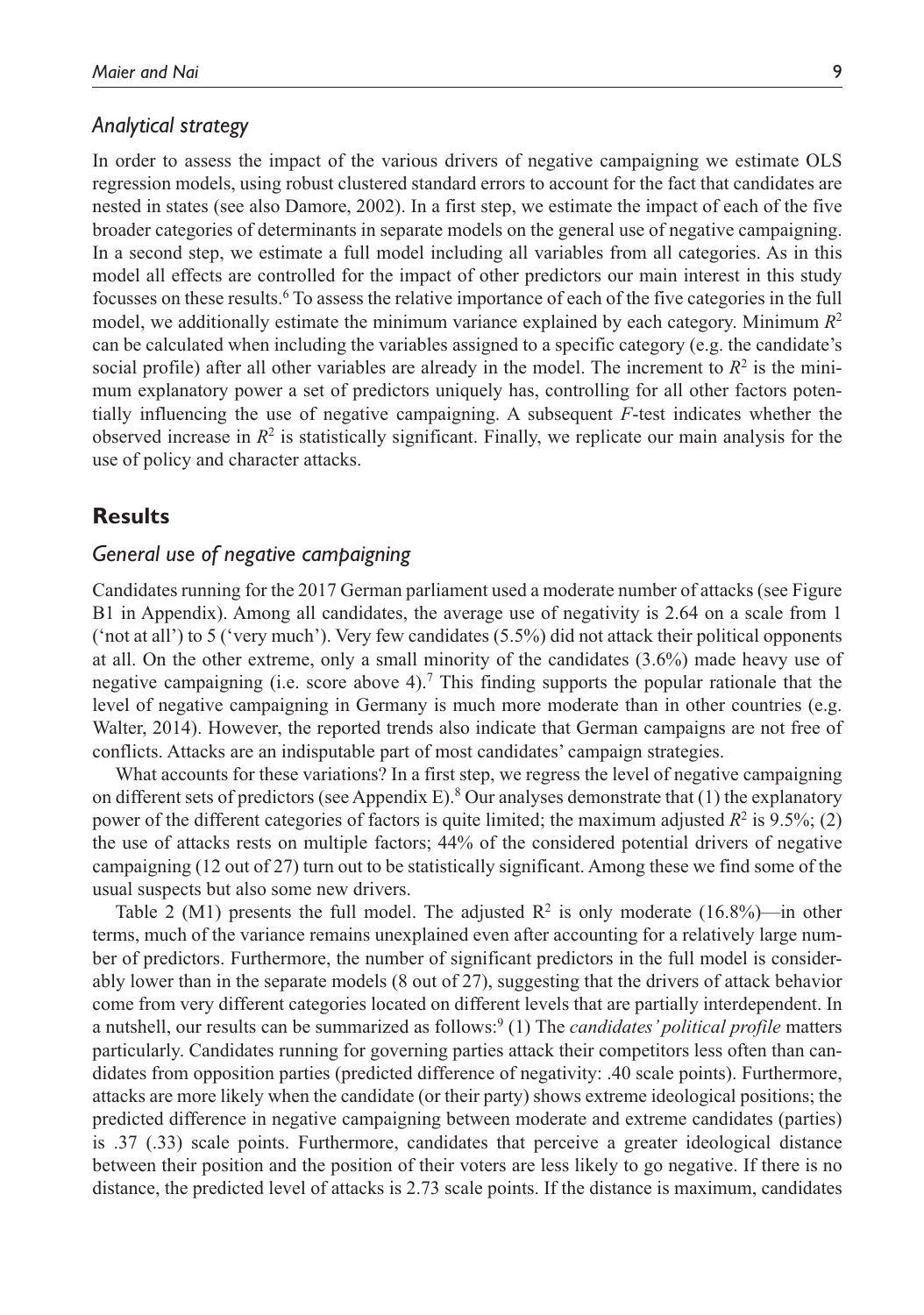|                                                    | MI: General<br>campaign negativity |        | M2: Policy<br>attacks |        | M3: Character<br>attacks |        |
|----------------------------------------------------|------------------------------------|--------|-----------------------|--------|--------------------------|--------|
|                                                    | b(SE)                              |        | $b$ (SE)              |        | $b$ (SE)                 |        |
| Adjusted R <sup>2</sup>                            | .168                               |        | .193                  |        | .076                     |        |
| Min. $R^2$ , political profile                     | .057***                            |        | .058 ***              |        | .033***                  |        |
| Min. $R^2$ , personality                           | $.037***$                          |        | $.032***$             |        | $.028***$                |        |
| Min. $R^2$ , social profile                        | $.013**$                           |        | $.010*$               |        | $.012*$                  |        |
| Min. $R^2$ , campaign dynamics                     | $.034***$                          |        | .035***               |        | .025***                  |        |
| Min. $R^2$ , campaign resources                    | .003                               |        | .006                  |        | .001                     |        |
| Political profile                                  |                                    |        |                       |        |                          |        |
| Member of parliament                               | .006                               | (.059) | .039                  | (.074) | $-.045$                  | (.112) |
| Governing party                                    | $-.402***$                         | (.075) | $-.525***$            | (.076) | $-.219*$                 | (.099) |
| Left-right self-placement (candidate)              | .019                               | (.031) | .021                  | (.033) | .016                     | (.040) |
| Extremism (candidate)                              | $.074*$                            | (.028) | $.070*$               | (.033) | $.080*$                  | (.030) |
| Perceived left-right position (own party)          | .006                               | (.038) | $-.004$               | (.040) | .022                     | (.040) |
| Perceived extremism (own party)                    | $.067*$                            | (.028) | $.068*$               | (.032) | .064                     | (.035) |
| Perceived left-right position ('own'<br>voters)    | $-.007$                            | (.029) | $-.006$               | (.031) | $-.008$                  | (.041) |
| Perceived extremism ('own' voters)                 | $-.063$                            | (.032) | $-.038$               | (.031) | $-.101*$                 | (.045) |
| Ideological distance to own party                  | .054                               | (.029) | .046                  | (.032) | .064                     | (.036) |
| Ideological distance to own voters                 | $-.086*$                           | (.034) | $-.059$               | (.036) | $-.126**$                | (.039) |
| Personality                                        |                                    |        |                       |        |                          |        |
| Extraversion                                       | .085                               | (.044) | .074                  | (.050) | .102                     | (.056) |
| Agreeableness                                      | $-.220***$                         | (.040) | $-.231***$            | (.050) | $-.203***$               | (.031) |
| Conscientiousness                                  | $-.023$                            | (.040) | $-.029$               | (.047) | $-.015$                  | (.042) |
| Neuroticism                                        | $-.032$                            | (.027) | $-.064$               | (.038) | .016                     | (.023) |
| Openness                                           | .023                               | (.036) | .050                  | (.038) | $-0.019$                 | (.041) |
| Social profile                                     |                                    |        |                       |        |                          |        |
| Gender                                             | $-.212***$                         | (.040) | $-.195**$             | (.064) | $-.237***$               | (.051) |
| Migration background                               | .103                               | (.095) | .169                  | (.126) | .006                     | (.062) |
| Church attendance                                  | $-.015$                            | (.015) | $-.011$               | (.016) | $-.021$                  | (.022) |
| Campaign dynamics                                  |                                    |        |                       |        |                          |        |
| Perceived chance to win a seat                     | .043                               | (.034) | .013                  | (.035) | .088                     | (.049) |
| Perceived closeness of the race                    | .072                               | (.049) | .060                  | (.057) | .091                     | (.056) |
| Perceived difficulty to receive media<br>attention | .003                               | (.024) | .032                  | (.033) | $-.040$                  | (.028) |
| Perceived media impact on voters                   | $.155***$                          | (.029) | $.174***$             | (.039) | $.127**$                 | (.034) |
| Personalized campaign                              | $-.028**$                          | (.009) | $-.042**$             | (.011) | $-.008$                  | (.012) |
| Campaign resources                                 |                                    |        |                       |        |                          |        |
| Time spent for campaign                            | .002                               | (.001) | $.003*$               | (.001) | .000                     | (.001) |
| Campaign budget                                    | .000                               | (.000) | .000                  | (.000) | $-.000$                  | (.000) |
| Size of campaign team                              | .000                               | (.000) | .000                  | (.000) | .000                     | (.000) |
| Professional campaign manager                      | $-0.019$                           | (.049) | $-.122*$              | (.055) | $.136*$                  | (.063) |
| Controls                                           |                                    |        |                       |        |                          |        |
| Age                                                | $-.006**$                          | (.002) | $-.007**$             | (.002) | $-.004$                  | (.002) |
| <b>West Germany</b>                                | $-.102$                            | (.088) | $-.125$               | (.108) | $-.067$                  | (.079) |

**Table 2.** Determinants of negative campaigning of candidates running for the 2017 German parliament.

*(Continued)*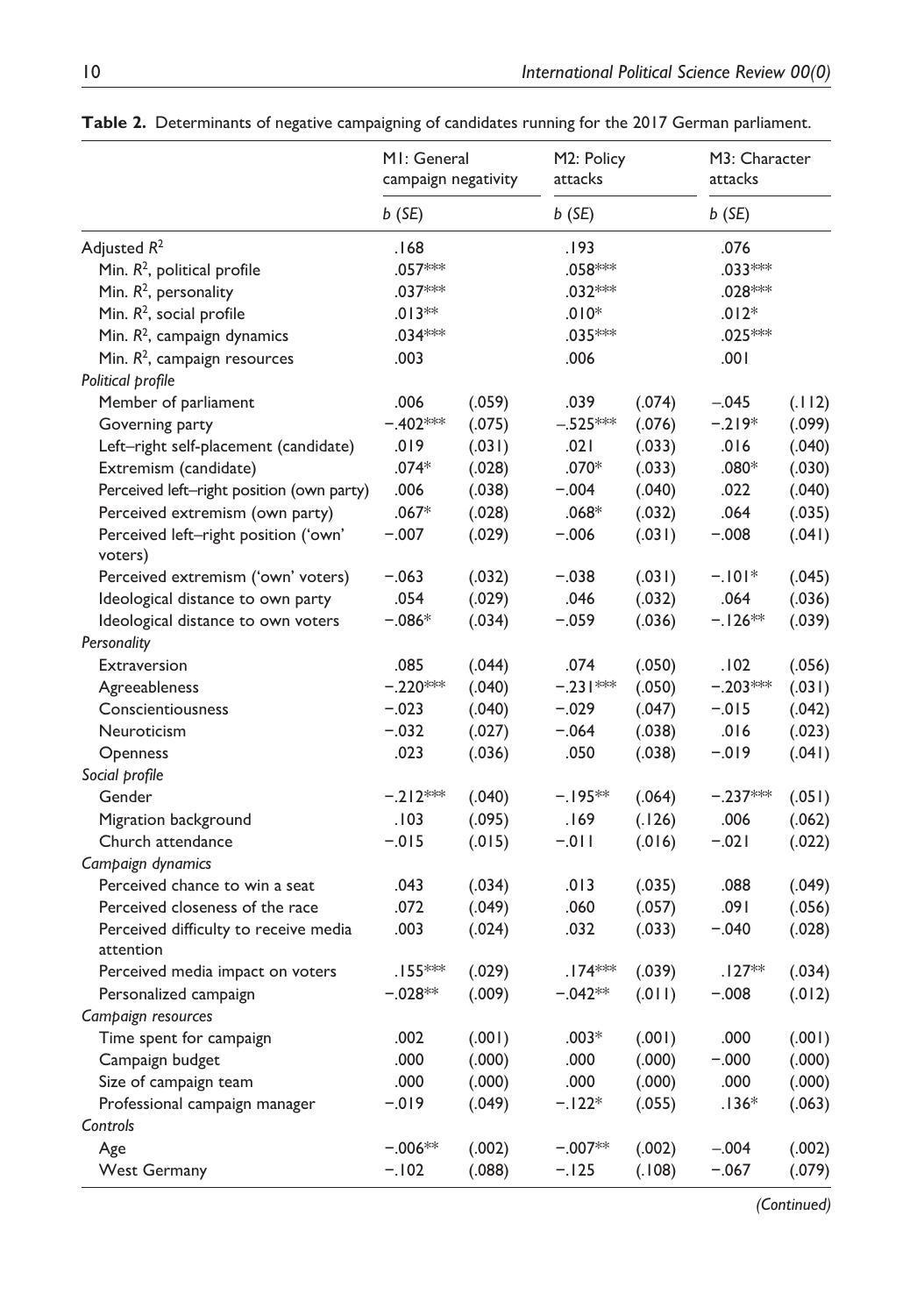#### **Table 2.** (Continued)

|                        | MI: General<br>campaign negativity |        | M2: Policy<br>attacks |         | M3: Character<br>attacks |        |
|------------------------|------------------------------------|--------|-----------------------|---------|--------------------------|--------|
|                        | $b$ (SE)                           |        | $b$ (SE)              |         | $b$ (SE)                 |        |
| Constituency candidacy | .095                               | (.075) | $.236*$               | (0.088) | $-.117$                  | (.101) |
| Party list candidacy   | .086                               | (.093) | .105                  | (.101)  | .056                     | (.099) |
| Constant               | $2.403***$                         | (.315) | $2.687***$            | (.377)  | $1.975***$               | (.392) |

*Note*: Displayed are unstandardized coefficients (in parenthesis: clustered standard errors) of OLS regressions. For all models  $N = 803$ . Data has been weighted. Min.  $R^2$ : incremental  $R^2$ , i.e. the difference between the  $R^2$  of a model including all variables except the variables assigned to the block the minimum  $R^2$  is calculated for and the  $R^2$  of the full model. Significance levels: \* *p* < .05, \*\* *p* < .01, \*\*\* *p* < 0.001.

score 1.88; (2) *Personality* is an important factor influencing the use of negativity. Candidates low in agreeableness are more likely to report high levels of negative campaigning. The predicted difference in negative campaigning for candidates scoring low and candidates scoring high on agreeableness is .88 scale points. All other personality traits have no direct effect; (3) *Candidates' social profile* matters: Male candidates attack more often than female candidates; the predicted difference is .21 scale points; (4) Perceived *campaign dynamics* matter. Candidates who perceive the media as a powerful channel to persuade voters attack more often. The difference in attacks between candidates perceiving no and candidates perceiving a high media impact is .62 scale points. Furthermore, candidates running personalized campaigns tend to go negative less often; the predicted difference in attack behavior between candidates running exclusively personalized campaigns and candidates running campaigns exclusively serving the party is .29 scale points. In contrast, perceived race dynamics do not matter. Candidates' *campaign resources* do not emerge as significant predictors of attack behavior in the full model. However, the significance level of time spent for campaigning is exactly  $p = 0.05$ ; the direction of the effect points to a positive influence of opportunity structures rather than supporting the 'more bang for the buck' hypothesis (Lau and Pomper, 2004: 32).

The analysis of minimum  $R^2$  gives an idea of the relative importance of the various categories for the candidates' decision to attack the political opponent. The results show that the explanatory power of political profile is the highest (5.7%) followed by personality traits (3.7%), the campaign dynamics (3.4%) and a candidate's social profile (1.3%). The impact of campaign resources is virtually non-existent for the German context if we control for other potential drivers of negative campaigning (.3%).

#### *Use of policy and character attacks*

Comparison between the two types of attacks shows that when candidates go negative they more often criticize their rivals' policy positions than their character ( $M = 3.03$  vs.  $M = 2.06$ ).<sup>10</sup> Models M2 and M3 replicate the previous analysis, but for each of these two types of attacks. The first finding is that character attacks are much more difficult to explain than policy attacks; adjusted  $R^2$ is more than twice as high for policy than for character attacks (19.3% vs. 7.8%). However, in both cases factors related to the candidates' political profile are most important for the use of negativity followed by personality traits and campaign dynamics, the social profile, and campaign resources. Second, some factors jointly influence the use of policy and character attacks:<sup>11</sup> attacks on both policy and character are more likely for members of the opposition, more extreme candidates, less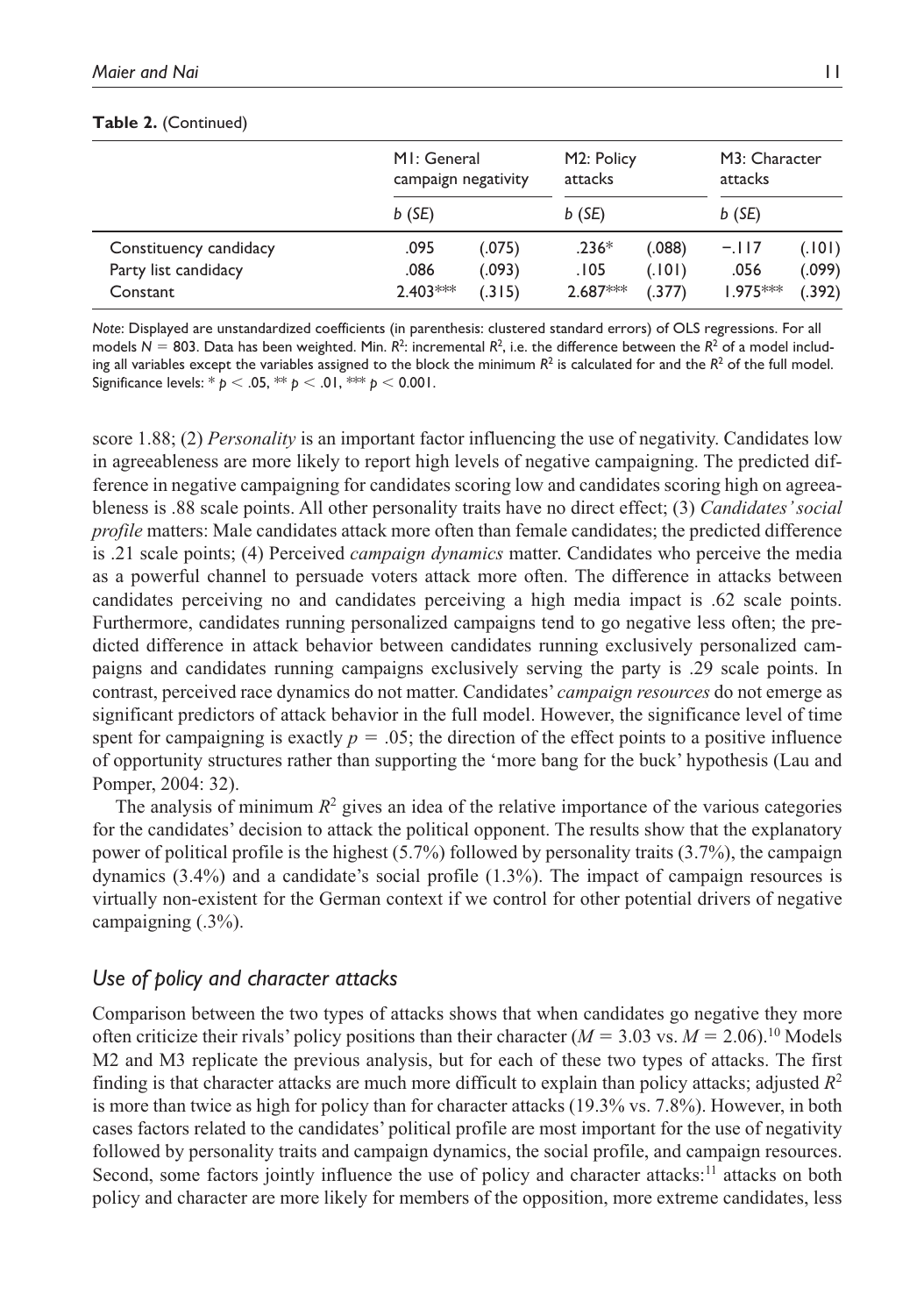agreeable candidates, males, and candidates perceiving a high impact of the media on voters. In other terms: candidates who exhibit one or more of these characteristics or perceptions attack—no matter in which mode. Furthermore, having professional campaign advise also turns out as significant in both cases. Interestingly, candidates who rely on campaign managers attack less on policy but more on character. Third, some factors are only relevant to explain either policy or character attacks. Policy attacks are more likely for candidates of extreme parties, younger candidates, candidates running non-personalized campaigns, candidates who invest more time for their campaign, and constituency candidates. Character attacks are more likely when the 'own' voters are ideologically moderate and the ideological distance to the 'own' voters is low.

## **Discussion**

What drives the use of political attacks? Using data from a survey conducted among 800-plus candidates having run in the 2017 German federal election, we find that candidates' political profile seems to be the most important factor, followed by their personality, their perception of campaign dynamics, and their social profile. Rather surprisingly, given the common belief that money matters in electoral races, available campaign resources have a negligible effect in our models. Within these categories, only few factors turned out as important *across the board*—that is, showing a significant impact on the use of negative campaigning in general, on policy attacks and on character attacks. First, members of the governing parties are less likely to attack. Although those candidates are not necessarily 'incumbents' per se, they might have incentives to rather 'go positive' and advertise what the government has achieved in the last term. Second, extremism is an important driver of negativity. According to our findings, an 'extreme ideology' of the candidate fuels the use of attack politics. In a political climate characterized by deepening polarization of the political elites (Giebler and Melcher, 2019), this finding suggests that the negativity of the political discourse is unlikely to abate anytime soon. Third, expectations about the impact of the media drives the use of negative campaigning; candidates who believe that the media can persuade voters tend to attack more often. As media are usually happy to comply and grant a preferential coverage to 'roaring' candidates (Maier and Nai, 2020), this effect seems particularly logical. Fourth, personality traits seem to be an important factor driving candidates' campaign strategy. Our results especially show that disagreeable candidates tend to go negative—suggesting that only assessing the drivers of negativity in terms of a rational cost-benefit analysis omits important dynamics. Fifth, we have consistent evidence that male candidates are more likely to attack their political opponent(s) than are their female colleagues.

Nonetheless, some factors are relevant to only one of the two types of attacks—for example, the perceived extremism of the own party only affects the use of policy attacks whereas perceived extremism of the own voters only has an impact on character attacks—suggesting that there are different mechanisms at work. This highlights the need for more differentiated research on negative campaigning, distinguishing for the focus of an attack.

Beyond discussing the factors who turned out as significant drivers of negative campaigning it is also interesting to take a look at those factors usually considered as important to explain attack behavior but had no effect in our analysis. The 'celebrities' in this respect are the political role of the candidate himself/herself, campaign resources, and particularly the dynamics of the race. The absence of effect for the components of the race (chances to win, closeness) might be a consequence of the specific (and complex) voting system at play in German federal elections, the lack of polls at the state and the constituency level and the subsequent difficulties for candidates to assess the relevant parameters of the competition. However, the failure of these factors to explain the use of negativity suggests a less-than-perfect exportability of trends found in the American literature;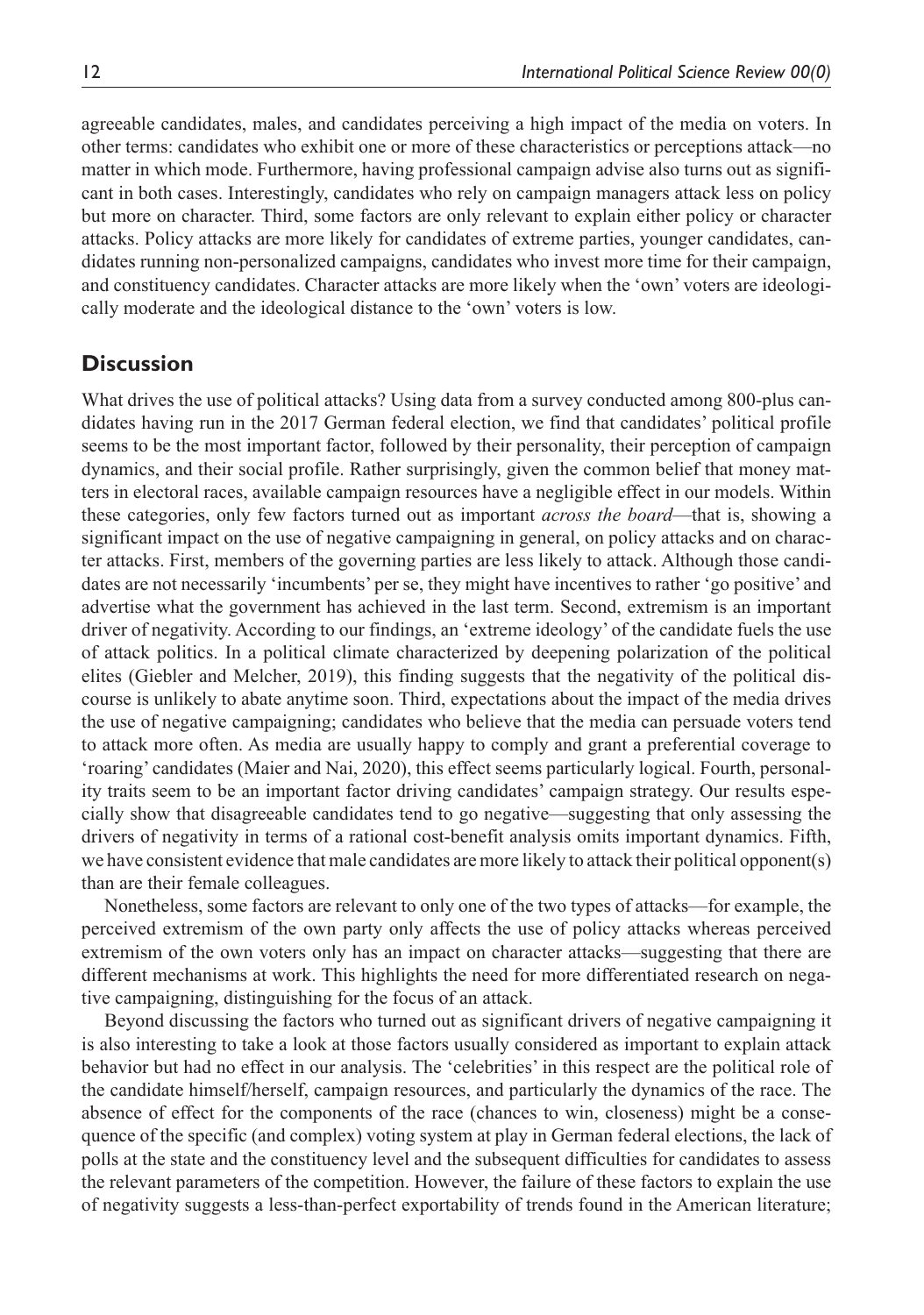some of the incentives for candidates believed with certainty to explain attack behavior seem to work differently in a multiparty system with proportional representation.

In addition, our findings suggest that even in democracies with a strong influence of political parties, candidates run independent campaigns. This is also reflected in the different use of negative campaigning (Giebler and Melcher, 2019). Running individual campaigns make sense as candidates' performance in constituencies (e.g. Klingemann and Weßels, 2001) as well as their individual campaign efforts matter for electoral success (Giebler et al., 2014). Hence, it is worth to study candidates' campaign behavior in parliamentary systems.

Our approach comes, of course, with some limitations. First, our results hold for a single country—Germany. There is, of course, nothing wrong with country-specific case studies—the literature is full of examples in which only one country (usually the United States) has been studied. However, the question remains whether our findings are specific for this case or whether they can be generalized for other countries in which the macro-level constraints are different (e.g. the electoral system, social cleavages, culture). Second, although there are good arguments that analyzing the perceptions of candidates has advantages it also raises the problem that candidate responses can be tainted by social desirability or processes of rationalization. As our dataset includes candidates whose identities are anonymous to us we are not able to validate their self-reports on the use of negative campaigning (and some of its drivers) with 'objective' data; however, triangulation with expert data (at the aggregate level) show a high correlation. Further research triangulating objective external measures with candidate perceptions is encouraged to shed light on both candidate campaign behavior and the reliability of tone measurement. Third, some of the measures where suboptimal - for instance the measure used to capture personality traits were based on short scales with low empirical reliability. Fourth, and more importantly, our study lacks any analysis of conditional effects. For instance, party affiliation has the potential to affect the impact of factors associated with negative campaigning. Parties have, for example, very different political roles, different understandings of the political process, and different opportunities in terms of resources. Fifth, an important contextual driver of negative campaigning is missing in our study as the data does not provide any information here: the target under attack. Research has indicated that the characteristics and the behavior of the target can influence the use of attacks (e.g. Ansolabehere and Iyengar, 1995: 121–127; Maier and Renner, 2018). Thus, future research assessing in more detail *who* is in the spotlight of attack politics is needed. Our article sets the stage for such research, by providing a comprehensive mapping of the drivers of attack politics from the sponsor side.

#### **Acknowledgements**

We are very grateful to the anonymous reviewers and *IPSR* editors for their support, critical assessment, and constructive suggestions during the publication process. We take, of course, full responsibility for any remaining mistakes.

#### **Funding**

The author(s) received no financial support for the research, authorship, and/or publication of this article.

#### **ORCID iDs**

Jürgen Maier **D** <https://orcid.org/0000-0001-8301-5125> Alessandro Nai D <https://orcid.org/0000-0001-7303-2693>

#### **Supplemental material**

Supplemental material for this article is available online at the following Open Science Foundation (OSF) repository:<https://osf.io/fe4zw>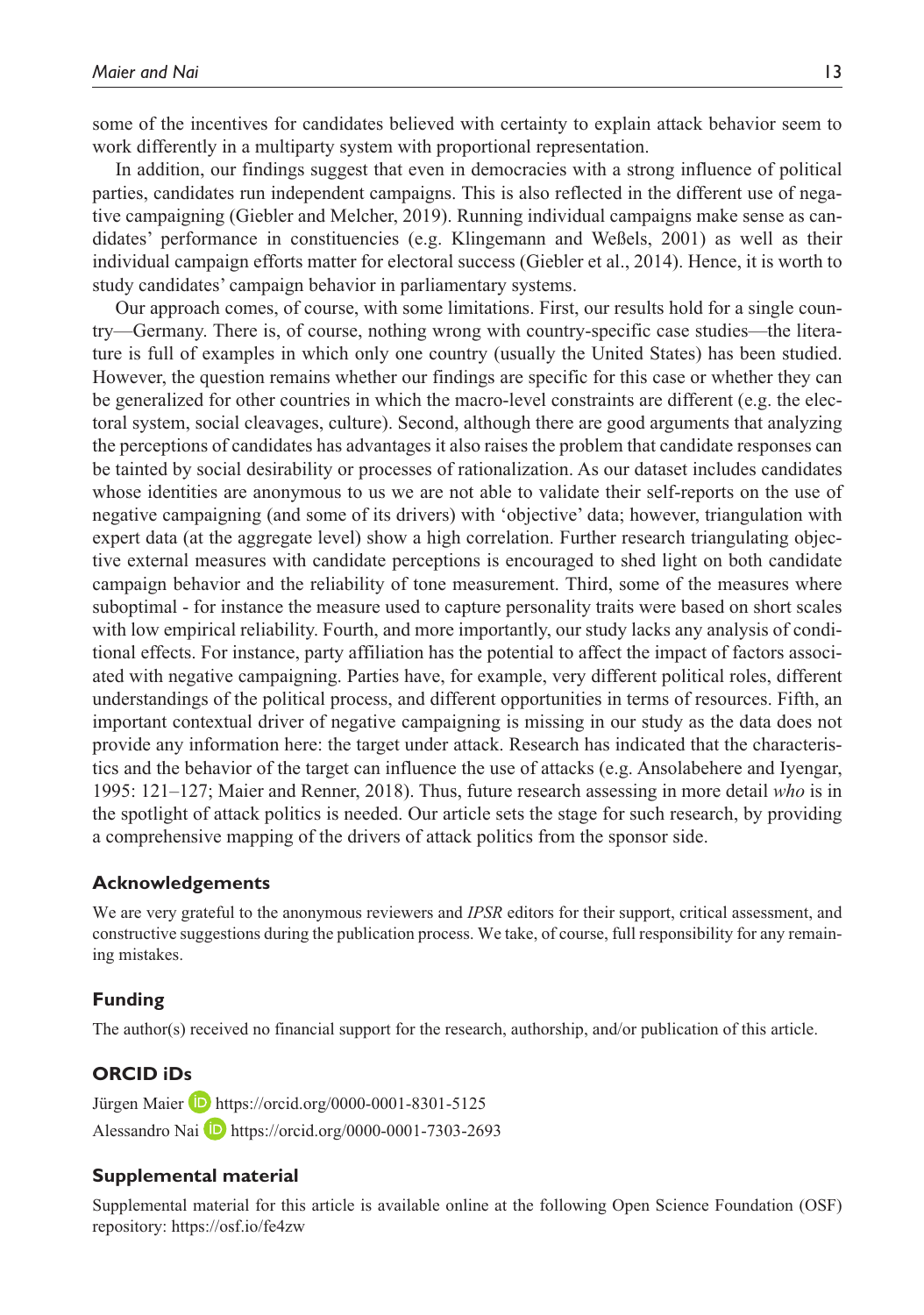#### **Notes**

- 1. Data and codebook are available through the GESIS archive (archive number 6814).
- 2. Response rates by party: CDU/CSU 19.8%, SPD 31.3%, FDP 36.0%, Bündnis 90/Die Grünen 46.1%, Die Linke 36.9%, AfD 27.6% (see Codebook).
- 3. *N* (unweighted/weighted): CDU/CSU: 117/181, SPD: 150/153, FDP: 132/117, Bündnis 90/Die Grünen: 166/115, Die Linke: 131/113, AfD: 107/124.
- 4. For a better interpretation, all scales were reversed (1 'not at all'; 5 'very much'). Hence, (low) high scores reflect a (low) high level of negative campaigning.
- 5. See [https://www.alessandro-nai.com/negative-campaigning-comparative-data;](https://www.alessandro-nai.com/negative-campaigning-comparative-data) Nai (2018a).
- 6. There is no evidence that multicollinearity is a major issue for our models (see Appendix D).
- 7. The candidates' top three communication channels are talking to voters at campaign booths, the distribution of party leaflets, media interviews and press releases. General campaign negativity shows the strongest correlations with providing information to candidate watch platforms, media interviews and press releases, public speeches, and meetings with party members (see Appendix F).
- 8. Note that for this and all subsequent analyses the constant should not be interpreted due to the possible underestimation of the actual level of negativity.
- 9. For marginal effects see Appendix G.
- 10. Policy and character attacks seems to be also delivered through different communication channels. Policy attacks show the strongest correlations with candidate watch platforms, media interviews and press releases, and public speeches. For character attacks the strongest correlations are observed for meetings with party members, citizen consultation hours, and texting voters (see Appendix F).
- 11. For marginal effects see Appendix G.

#### **References**

- Adam, Silke and Michaela Maier (2010) Personalization of Politics: A critical review and agenda for research. *Communication Yearbook* 34: 213–257.
- Ansolabehere, Stephen and Shanto Iyengar (1995) *Going Negative. How Attack Ads Shrink and Polarize the Electorate*. New York: Free Press.
- Banducci, Susan A, Elisabeth Gidengil and Joanna Everitt (2012) Women as Political Communicators: Candidates and campaigns. In Holly A Semetko and Margaret Scammell (eds) *The SAGE Handbook of Political Communication*. Los Angeles: Sage, 164–172.
- Benoit, William L (2007) *Communication in Political Campaigns*. New York: Lang.
- Bono, Joyce E and Timothy A Judge (2004) Personality and Transformational and Transactional Leadership: A meta-analysis. *Journal of Applied Psychology* 89(5): 901–910.
- Brettschneider, Frank (2008) Personalization of Campaigning. In Wolfgang Donsbach (ed.) *The International Encyclopedia of Communication*. Malden: Blackwell, 3583–3585.
- Cappella, Joseph N and Kathleen Hall Jamieson (1997) *Spiral of Cynicism. The Press and The Public Good*. New York: Oxford University Press.
- Damore, David F (2002) Candidate Strategy and the Decision to Go Negative. *Political Research Quarterly* 55(3): 669–685.
- de Vries, Reinout E, Angelique Bakker-Pieper, Femke E Konings and Barbara Schouten (2013) The Communication Styles Inventory (CSI): A six-dimensional behavioral model of communication styles and its relation with personality. *Communication Research* 40(4): 506–532.
- De Winter, Lieven, Pierre Baudewyns and Maximilien Cogels (2018) The Puzzle of Personalization of Politics: Evidence for candidate campaigns in Belgium 2007–2014. In Audrey Vandeleene, Lieven De Winter and Pierre Baudewyns (eds) *Candidates, Parties and Voters in the Belgian Partitocracy*. Cham: Palgrave Macmillan, 131–160.
- Dinzes, Deborah, Michael D Cozzens and George G Manross (1994) The Role of Gender in 'Attack Ads': Revisiting negative political advertising. *Communication Research Reports* 11(1): 67–75.
- Ditto, Peter H and Andrew J Mastronarde (2009) The Paradox of the Political Maverick. *Journal of Experimental Social Psychology* 45(1): 295–298.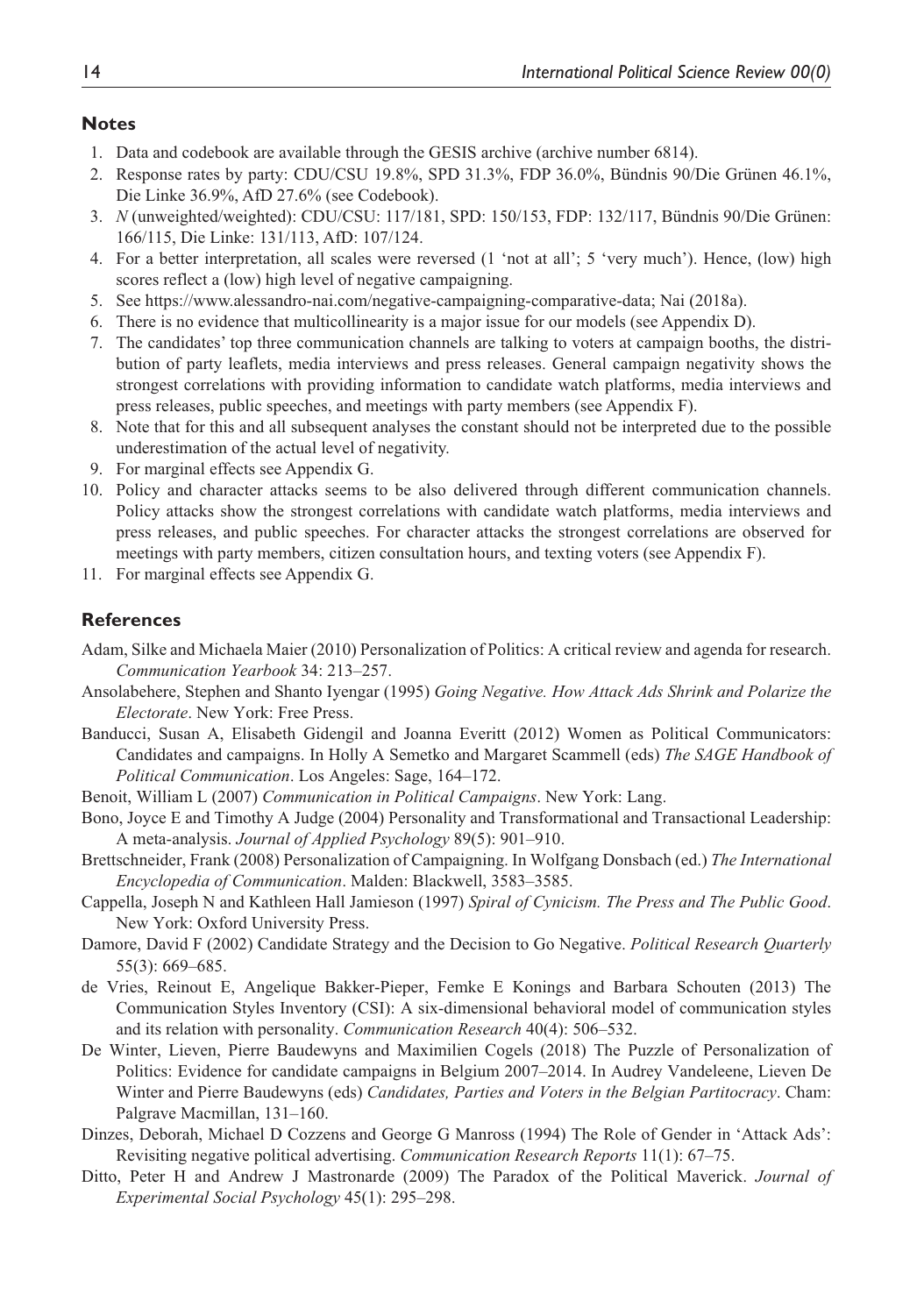- Dolezal, Martin, Laurenz Ennser-Jedenastik and Wolfgang C Müller (2017) Who will Attack the Competitors? How Political Parties Resolve Strategic and Collective Action Dilemmas in Negative Campaigning. *Party Politics* 23(6): 666–679.
- Donovan, Todd, Caroline Tolbert and Kellen Gracey (2016) Campaign Civility Under Preferential and Plurality Voting. *Electoral Studies* 42: 157–163.
- Eagly, Alice H, Wendy Wood and Amanda B Diekman (2000) Social Role Theory of Sex Differences and Similarities: A current appraisal. In Thomas Eckes and Hanns M Trautner (eds) *The Developmental Social Psychology of Gender*. Mahwah: Erlbaum, 123–174.
- Elmelund-Præstekær, Christian (2010) Beyond American Negativity: Toward a general understanding of the determinants of negative campaigning. *European Political Science Review* 2(1): 137–156.
- Fowler, Erika F, Michael M Franz and Travis N Ridout (2016) *Political Advertising in the United States*. Boulder: Westview Press.
- Fridkin, Kim L and Patrick Kenney (2011) Variability in Citizens' Reactions to Different Types of Negative Campaigns. *American Journal of Political Science* 55(2): 307–325.
- Garramone, Gina M (1984) Voter Responses to Negative Political Ads. *Journalism Quarterly* 61(2): 250–259.
- Geer, John G (2012) The News Media and the Rise of Negativity in Presidential Campaigns. *Political Science & Politics* 45(3): 422–427.
- Gerber, Alan S, Gregory A Huber, David Doherty and Conor M Dowling (2011) The Big Five Personality Traits in the Political Arena. *Annual Review of Political Science* 14: 265–287.
- Giebler, Heiko, Bernhard Weßels and Andreas M Wüst (2014) Does Personal Campaigning Make a Difference? In Bernhard Weßels, Hans Rattinger, Sigrid Roßteutscher and Rüdiger Schmitt-Beck (eds) *Voters On the Run or on the Move?* Oxford: Oxford University Press, 140–164.
- Giebler, Heiko and Reinhold Melcher (2019) Die Kandidaten und ihr Wahlkampf. In Sigrid Roßteutscher, Rüdiger Schmitt-Beck, Harald Schoen, Bernhard Weßels, and Christof Wolf. *Zwischen Polarisierung und Beharrung. Die Bundestagswahl 2017*. Baden-Baden: Nomos, 47–62.
- Grossmann, Matt (2009) Going Pro? Political Campaign Consulting and the Professional Model. *Journal of Political Marketing* 8(2): 81–104.
- Hardy, Sam A and Gustavo Carlo (2005) Religiosity and Prosocial Behaviors in Adolescence: The mediating role of prosocial values. *Journal of Moral Education* 34(2): 231–249.
- Herrnson, Paul S (1992) Campaign Professionalism and Fundraising in Congressional Elections. *Journal of Politics* 54(3): 859–870.
- Holian, David B and Charles Prysby (2014) Candidate Character Traits in the 2012 Presidential Election. *Presidential Studies Quarterly* 44(3): 484–505.
- Hopmann, David N, Rens Vliegenthart and Jürgen Maier (2018) The Effects of Tone, Focus, and Incivility in Election Debates. *Journal of Elections, Public Opinion and Parties* 28(3): 283–306.
- Jensen-Campbell, Lauri A, Katie A Gleason, Ryan Adams and Kenya T Malcolm (2003) Interpersonal Conflict, Agreeableness, and Personality Development. *Journal of Personality* 71(6): 1059–1086.
- Kaid, Lynda L and Christina Holtz-Bacha (eds) (2006) *The Sage Handbook of Political Advertising*. Thousand Oaks: Sage.
- Katosh, John P and Michael W Traugott (1981) The Consequences of Validated and Self-Reported Voting Measures. *Public Opinion Quarterly* 45(4): 519–535.
- Klingemann, Hans-Dieter and Bernhard Weßels (2001) Political Consequences of Germany's Mixed-Member System: Personalization at the Grass-Roots? In Matthew S Shugart and Martin P Wattenberg (eds) *Mixed Member Electoral Systems. The Best of Both Worlds?* Oxford: Oxford University Press, 279–296.
- Krebs, Timothy B and David B Holian (2007) Competitive Positioning, Deracialization, and Attack Speech. *American Politics Research* 35(1): 123–149.
- Lau, Richard R and Gerald M Pomper (2004) *Negative Campaigning. An Analysis of U.S. Senate Elections*. Oxford: Rowman and Littlefield.
- Lipsitz, Keena and John G Geer (2017) Rethinking the Concept of Negativity: An empirical approach. *Political Research Quarterly* 70(3): 577–589.
- Maier, Jürgen (2015) Do Female Candidates Feel Compelled to Meet Sex-Role Expectations or are They as Tough as Men? A Content Analysis on the Gender-Specific Use of Attacks in German Televised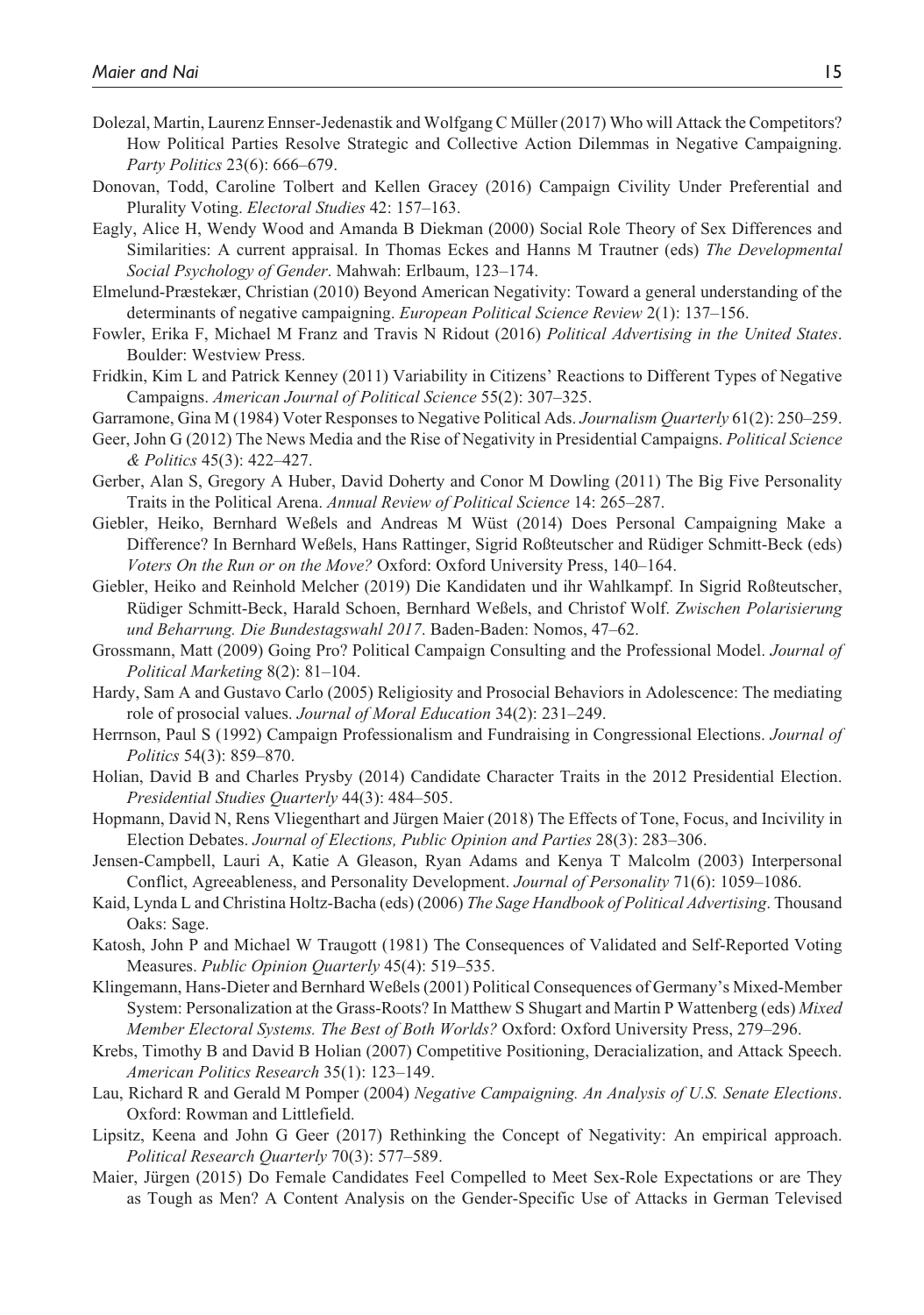Debates. In Alessandro Nai and Annemarie S Walter (eds) *New Perspectives on Negative Campaigning. Why Attack Politics Matters*. Colchester: ECPR Press, 129–146.

- Maier, Jürgen and Alessandro Nai (2020) Roaring Candidates in the Spotlight: Campaign negativity, emotions, and media coverage in 107 national elections. *International Journal of Press/Politics* 25(4): 576–606.
- Maier, Jürgen and Anna-Maria Renner (2018) When a Man Meets a Woman: Comparing the use of negativity of male candidates in single- and mixed gender televised debates. *Political Communication* 35(3): 433–449.
- Maier, Jürgen and Carolin Jansen (2017) When Do Candidates Attack in Election Campaigns? Exploring the Determinants of Negative Candidate Messages in German Televised Debates. *Party Politics* 23(5): 549–559.
- Marques, José M, Vincent Y Yzerbyt and Jacques-Philippe Leyens J (1988) The Black Sheep Effect: Extremity of judgments towards ingroup members as a function of group identification. *European Journal of Social Psychology* 18(1): 1–16.
- Mondak, Jeffery J (2010) *Personality and the Foundations of Political Behavior*. Cambridge: Cambridge University Press.
- Nai, Alessandro (2018a) Going Negative, Worldwide: Towards a general understanding of determinants and targets of negative campaigning. *Government and Opposition* 55(3): 430–455.
- Nai, Alessandro (2018b) Fear and Loathing in Populist Campaigns? Comparing the Communication Style of Populists and Non-populists in Elections Worldwide. *Journal of Political Marketing*. Epub ahead of print 28 September 2018. DOI: 10.1080/15377857.2018.1491439.
- Nai, Alessandro (2019) Disagreeable Narcissists, Extroverted Psychopaths, and Elections: A new dataset to measure the personality of candidates worldwide. *European Political Science* 18(2): 309–334.
- Nai, Alessandro and Annemarie S Walter (eds) (2015) *New Perspectives on Negative Campaigning. Why Attack Politics Matters*. Colchester: ECPR Press.
- Nai, Alessandro and Ferran Martínez i Coma (2019) The Personality of Populists: Provocateurs, charismatic leaders, or drunken dinner guests? *West European Politics* 42(7): 1338–1367.
- Nai, Alessandro, Ferran Martínez i Coma and Jürgen Maier (2019) Donald Trump, Populism, and the Age of Extremes: Comparing the personality traits and campaigning styles of Trump and other leaders worldwide. *Presidential Studies Quarterly* 49(3): 609–643.
- Nai, Alessandro and Jürgen Maier (2020) Dark Necessities? Candidates' Aversive Personality Traits and Negative Campaigning in the 2018 American Midterms. *Electoral Studies* 68.
- Nai, Alessandro and Pascal Sciarini (2018) Why 'Going Negative'? Strategic and Situational Determinants of Personal Attacks in Swiss Direct Democratic Voters. *Journal of Political Marketing* 17(4): 382–417.
- Patterson, Kelly D and Daniel M Shea (2004) Local Political Context and Negative Campaigns: A test of negative effects across state party systems. *Journal of Political Marketing* 3(1): 1–20.
- Pinkleton, Bruce (1997) The Effects of Negative Comparative Political Advertising on Candidate Evaluations and Advertising Evaluations: An exploration. *Journal of Advertising* 26(1): 19–29.
- Rabinowitz, George and Stuart E Macdonald (1989) A Directional Theory of Issue Voting. *American Political Science Review* 83(1): 93–121.
- Rauh, Christina A (2016) *Wahlkampf im Kontext. Negative Kampagnenstrategien in 58 Landtagswahlen*. Wiesbaden: Springer.
- Ridout, Trevis N and Annemarie S Walter (2015) Party System Change and Negative Campaigning in New Zealand. *Party Politics* 21(6): 982–992.
- Roese, Neal J and Gerald N Sande (1993) Backlash Effects in Attack Politics. *Journal of Applied Social Psychology* 23(8): 632–653.
- Scammell, Margaret and Ana I Langer (2006) Political Advertising in the United Kingdom. In Lynda L Kaid and Christina Holtz-Bacha (eds) *The Sage Handbook of Political Advertising*. Thousand Oaks: Sage, 65–82.
- Scott, Colin and Mike Medeiros (2020) Personality and Political Careers: What personality types are likely to run for office and get elected? *Personality and Individual Differences* 152.